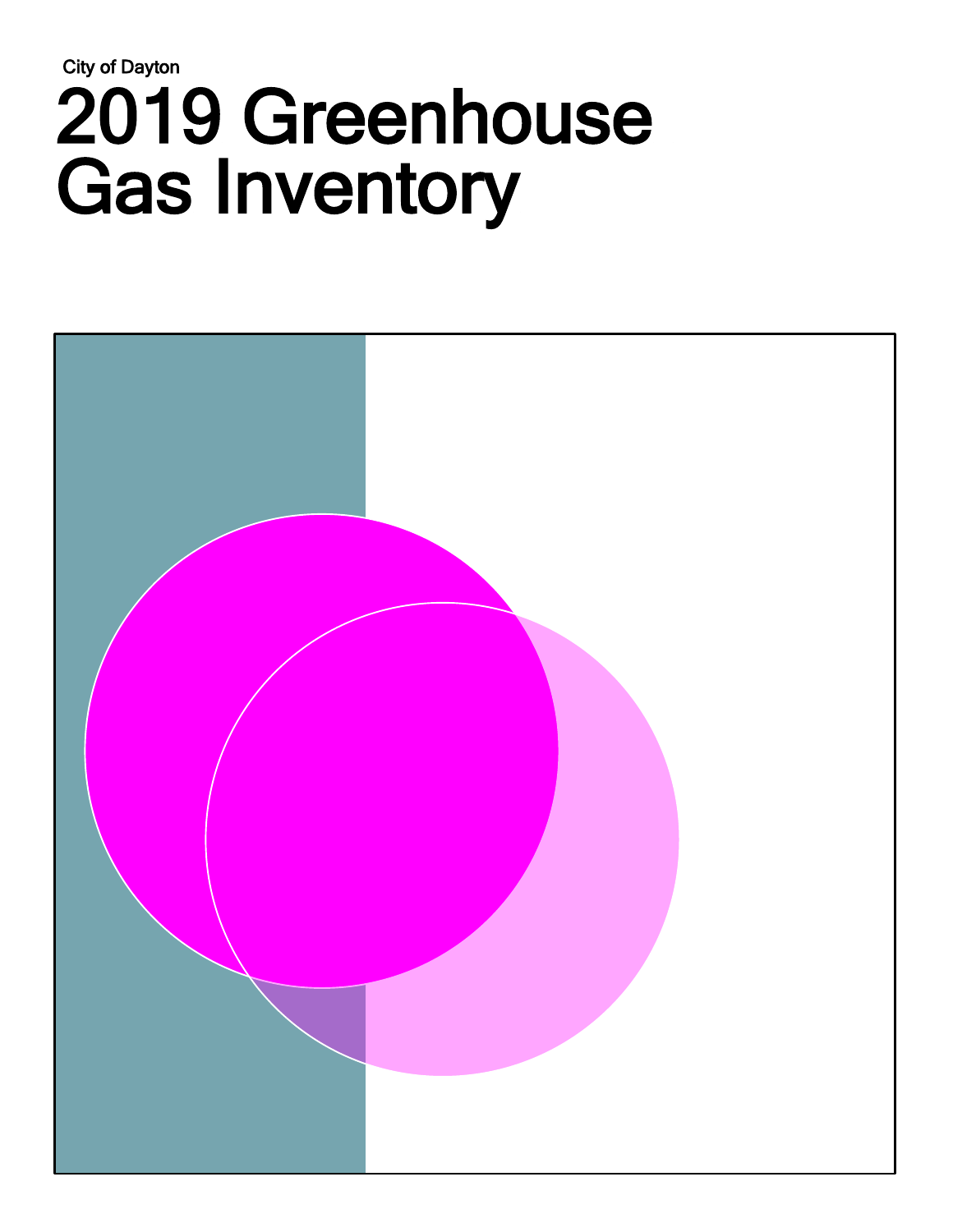**This report was funded by Power a Clean Future Ohio and developed by UNPREDICTABLEcity.**

**For questions about this analysis, please contact:**

**Jon-Paul d'Aversa, AICP Principal UNPREDICTABLEcity e[: jpdaversa@UNPREDICTABLE.city](mailto:jpdaversa@unpredictable.city)**

**March 2022**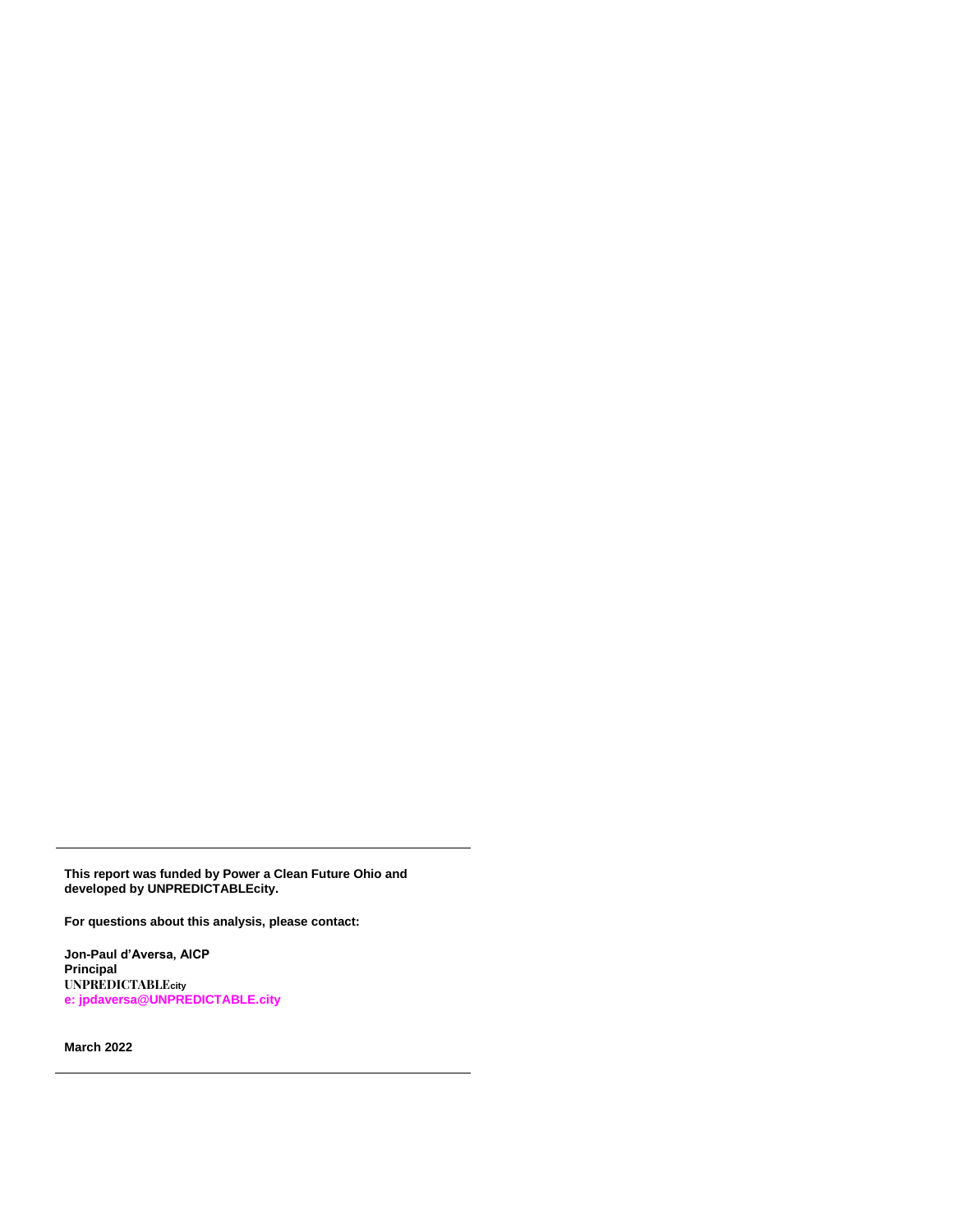# **Contents**

| At a Glance                                | 2  |
|--------------------------------------------|----|
| <b>The Inventory</b>                       | 3  |
| <b>Emissions by Scope, Source, and Gas</b> | 4  |
| <b>Emissions by Sector</b>                 | 6  |
| <b>City Operations</b>                     | 9  |
| <b>Emissions per Capita</b>                | 10 |
| <b>Equity Considerations</b>               | 11 |
| <b>Home Energy Burden</b>                  | 14 |
| <b>Recommendations</b>                     | 16 |
| <b>About</b>                               | 26 |
|                                            |    |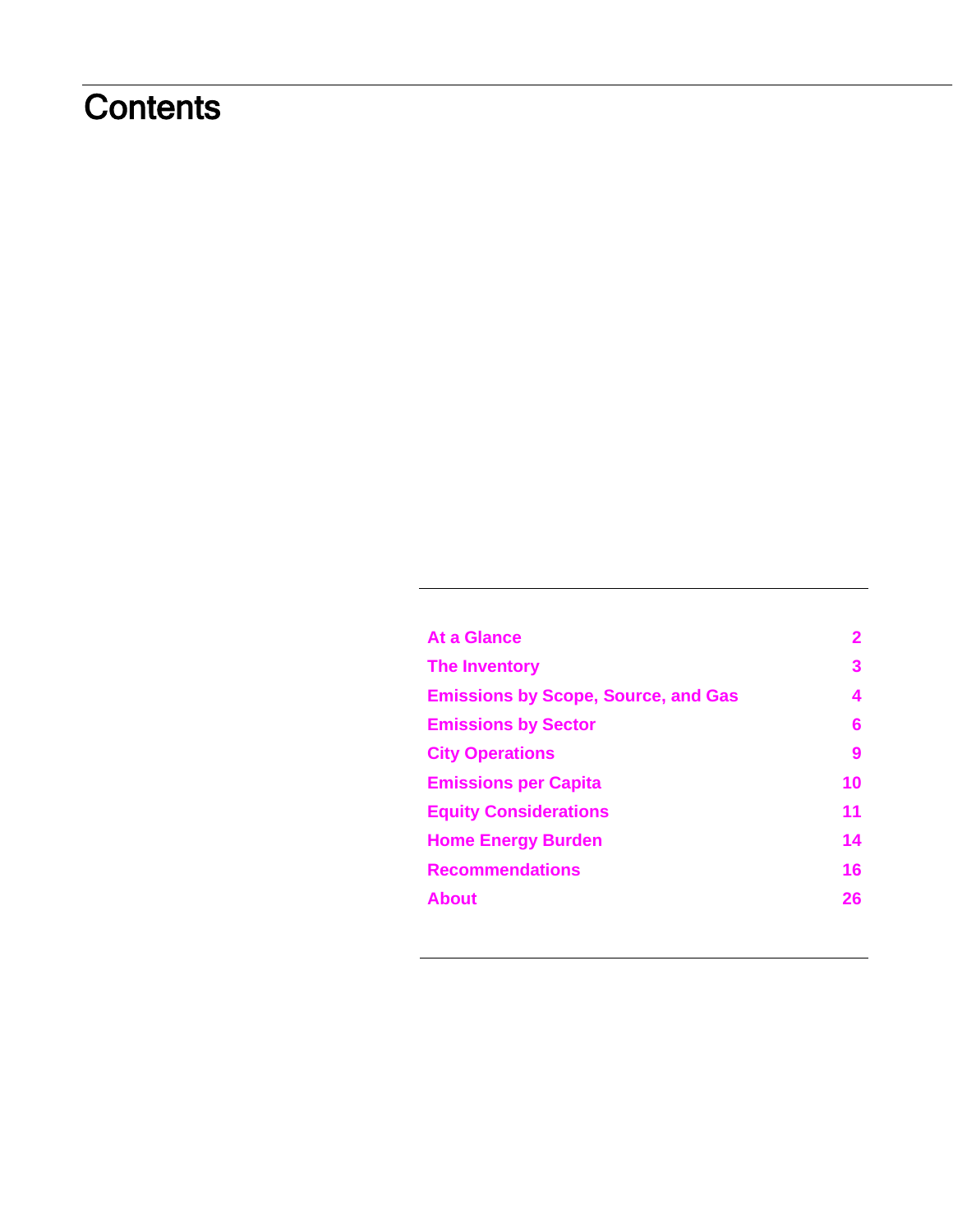# <span id="page-3-0"></span>At a Glance

**Year 2019**

**Geography City of Dayton, Ohio**

| Tool                                     | US EPA Local Greenhouse Gas Inventory Tool                                                                                                                    |                                                                                                                                                             |                                                                                                                                                        |
|------------------------------------------|---------------------------------------------------------------------------------------------------------------------------------------------------------------|-------------------------------------------------------------------------------------------------------------------------------------------------------------|--------------------------------------------------------------------------------------------------------------------------------------------------------|
| <b>GHG</b><br><b>Emissions</b>           | 2,119,544 MT CO <sub>2</sub> e<br>Total net GHG emissions for<br>Dayton in 2019                                                                               | 29,075 MT CO <sub>2</sub> e<br>Emissions sequestered by<br>Dayton's tree canopy in 2019                                                                     | 15 MT CO <sub>2</sub> e per Capita<br>Dayton's per capita emissions is<br>lower than the national average                                              |
| <b>Action Priority</b><br><b>Sectors</b> | <b>Residential</b><br>The residential sector was<br>responsible for 32% of<br>emissions in 2019, 36% of<br>which were from personal<br>transportation sources | Commercial<br>The commercial sector was<br>responsible for 44% of<br>emissions in 2019, 51% of<br>which were from the use of<br>electricity and natural gas | <b>City Operations</b><br>City operations accounted for<br>14% of total emissions for<br>Dayton, 49% of which were a<br>result of wastewater treatment |
| <b>Action Priority</b><br><b>Sources</b> | <b>Building Energy Use</b><br>was responsible for 67% of total<br>emissions in 2019                                                                           | <b>Vehicles</b><br>were responsible for 24% of<br>total emissions in 2019                                                                                   |                                                                                                                                                        |
| <b>Action Priority</b><br><b>Fuels</b>   | <b>Electricity</b><br>was responsible for 45% of total<br>emissions in 2019                                                                                   | <b>Natural Gas</b><br>was responsible for 22% of total<br>emissions in 2019                                                                                 | <b>Gasoline/Diesel</b><br>was responsible for nearly 24%<br>of total emissions in 2019                                                                 |
| <b>Home Energy</b><br>Burden             | 40%<br>of households in Dayton have<br>affordable energy bills                                                                                                | 27%<br>of households in Dayton may<br>struggle with some of their<br>home energy bills                                                                      | 33%<br>of households in Dayton cannot<br>afford their home energy bills                                                                                |
| <b>Inclusion</b><br><b>Priority</b>      | degree and vouth                                                                                                                                              | Women, those belonging to BIPOC communities, the un- and underemployed, those without a college                                                             |                                                                                                                                                        |

**Priority Communities**

degree, and yout

**Additional Communities for Inclusion** LGBTQIA+, veterans, elderly, immigrant and FLNE, people with disabilities.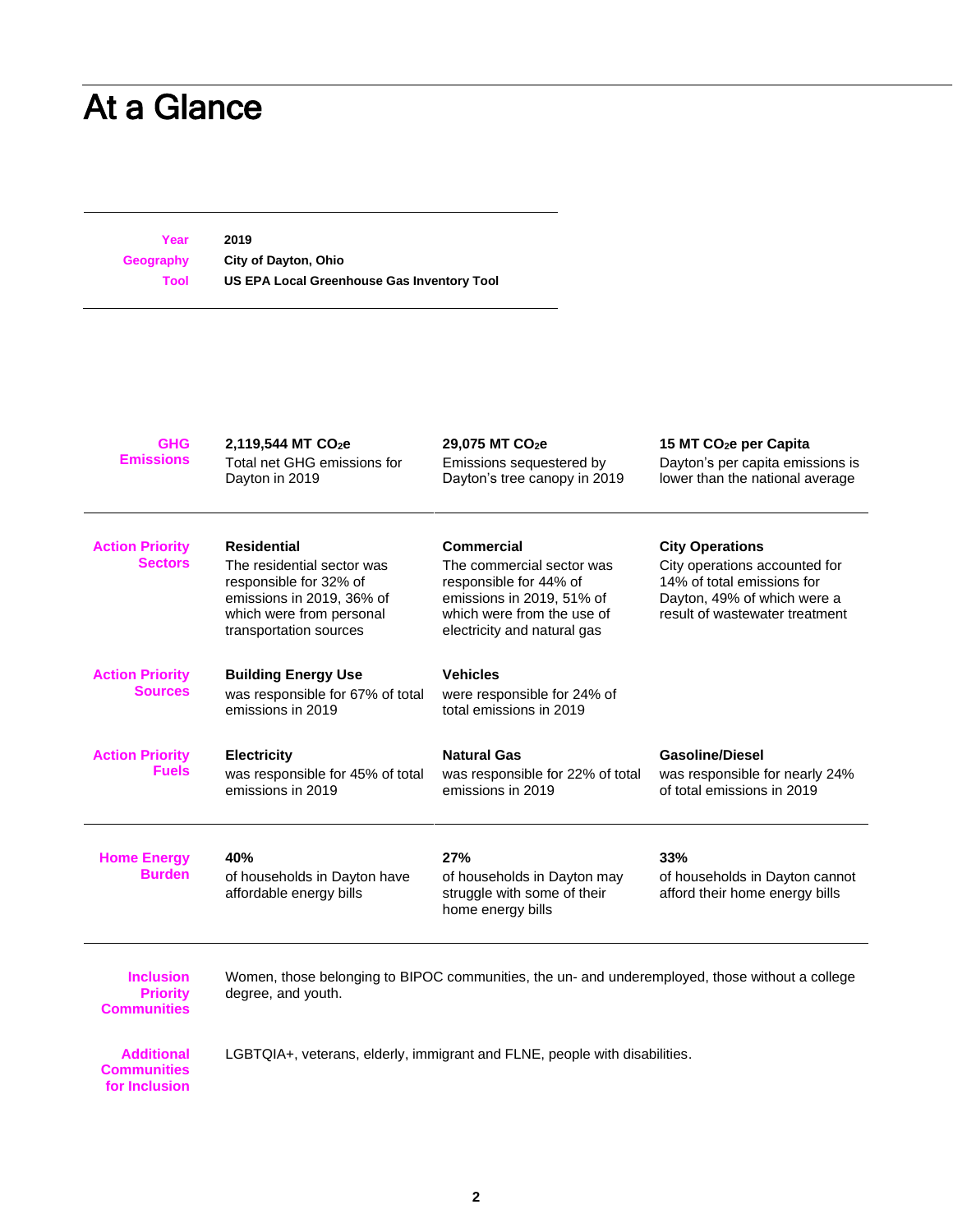## <span id="page-4-0"></span>The Inventory

#### **What is a greenhouse gas inventory?**

A greenhouse gas (GHG) inventory is an accounting of the emissions which result from the different processes that support everyday life. An inventory itself should not interpret results, but simply provide data in an objective manner for further analysis.

#### **Data**

This inventory assesses emissions for activities that occurred within the city limits of Dayton, Ohio. When data were not available, estimates were used if a certain level of confidence could be achieved. Data were provided by the City of Dayton or estimated by UNPREDICTABLEcity.

#### **Sectors**

This analysis uses the common reporting sectors of residential, commercial, industrial, and energy generation. As such, transportation emissions are captured within their respective sectors. Emissions from local government operations are included in the Commercial sector.

#### **Important Definitions<sup>1</sup>**

The following terms are used in the report:

#### **CO2e**

This stands for carbon dioxide equivalent. There are various gasses that contribute to climate change; however, some contribute more to climate change than others. To make sure we're comparing apples-to-apples, this analysis provides emissions data in terms of  $CO<sub>2</sub>e$ .

The gases included in  $CO<sub>2</sub>e$  are primarily carbon dioxide  $(CO<sub>2</sub>)$ , methane (CH4), and nitrous oxide  $(N<sub>2</sub>O)$ .

#### **MT**

Emissions are presented in metric tons or MT, which is the international standard for reporting emissions. A metric ton is equal to 2,204.62 pounds.

#### **Scope 1**

Scope 1 GHG emissions are direct emissions from sources that are owned or controlled by individuals or organizations within the geography of analysis. For Dayton, this is primarily from natural gas being used to heat water and buildings, emissions from vehicles, wastewater treatment, and solid waste.

#### **Scope 2**

Scope 2 GHG emissions are indirect emissions from sources that are owned or controlled by individuals or organizations within the geography of analysis. For Dayton, this is primarily electricity.

#### **Scope 3**

Scope 3 GHG emissions are from sources not owned or directly controlled by individuals or organizations within the geography of analysis but are related to the activities that occur there. For Dayton, this is primarily from land management and the tree canopy.

**<sup>1</sup> Scope 1, 2, and 3 definitions adapted from the US EPA. [https://www.epa.gov/greeningepa/greenhouse-gases-epa.](https://www.epa.gov/greeningepa/greenhouse-gases-epa) Accessed: 08 Dec 2021.**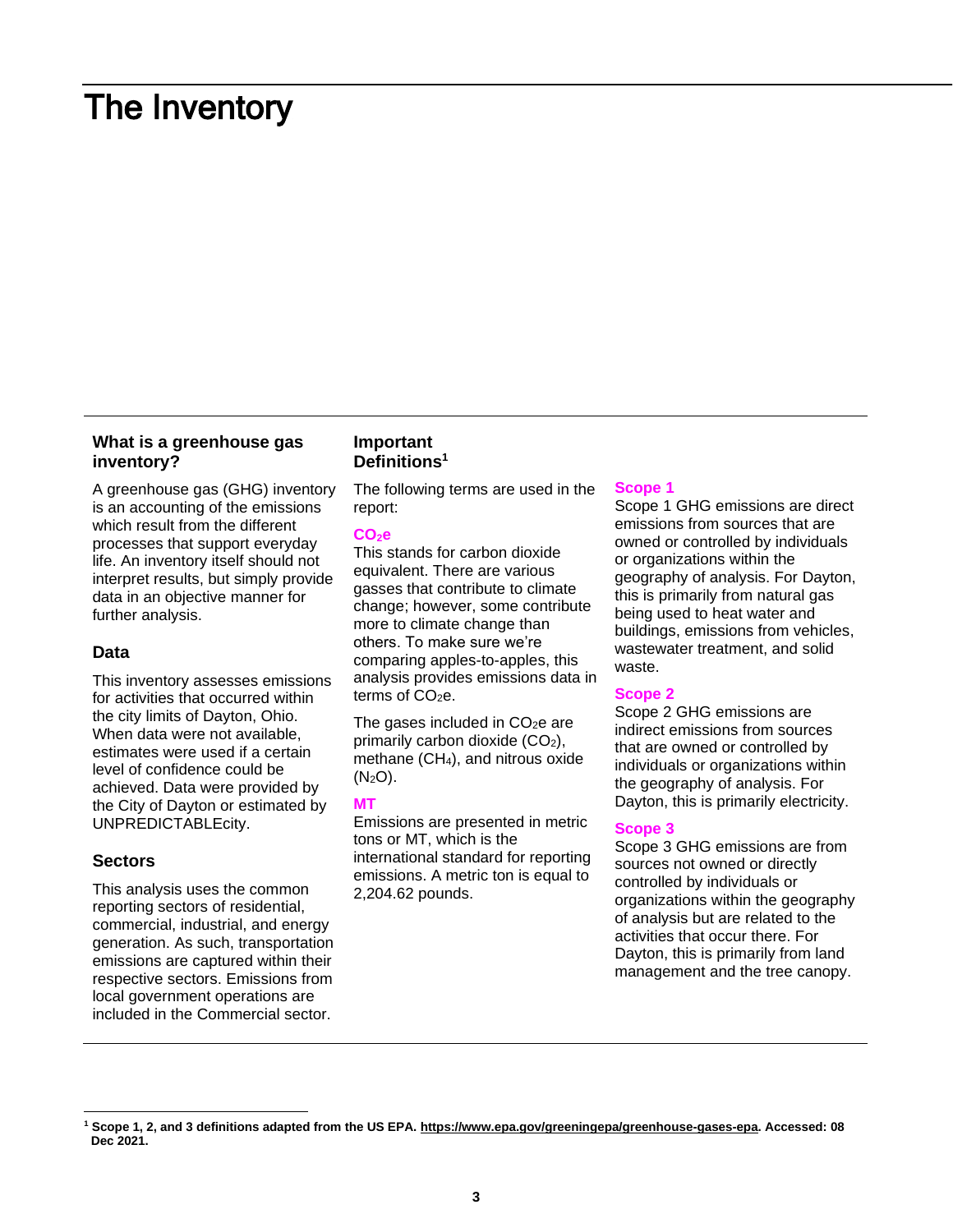#### <span id="page-5-0"></span>**Source Definitions<sup>2</sup>**

#### **Stationary Combustion**

The onsite combustion of fuels to produce electricity or heat using equipment in a fixed location. This is primarily natural gas and heating oil.

#### **Mobile Combustion**

The combustion of fuels to power a moving vehicle, such as gasoline or diesel fuel in a car or truck.

#### **Solid Waste**

Organic waste that anaerobically decomposes in landfills emits methane.

#### **Wastewater**

The treatment of wastewater produces methane and nitrous oxide.

#### **Electricity**

Fossil fuel-based electricity generation (primarily coal and natural gas) produces carbon dioxide, methane, and nitrous oxide.

#### **Water**

Importing water requires electricity, which produces greenhouse gases during its production.

#### **Agriculture and Land Management**

Greenhouse gas emissions from agriculture come from livestock and the application of fertilizers.

#### **Urban Forestry**

Greenscapes, and trees in particular, sequester carbon from the atmosphere. Urban forestry tends to reduce a community's total emissions.

#### **Waste Production**

Some solid waste is exported to landfills outside of the community. Emissions from this source are considered Scope 3 as the community has little control if any to influence how the waste is managed.

**<sup>2</sup> Definitions provided by or adapted from the US EPA[. https://www.epa.gov/ghgemissions/sources-greenhouse-gas-emissions.](https://www.epa.gov/ghgemissions/sources-greenhouse-gas-emissions) Accessed: 29 Mar 2022.**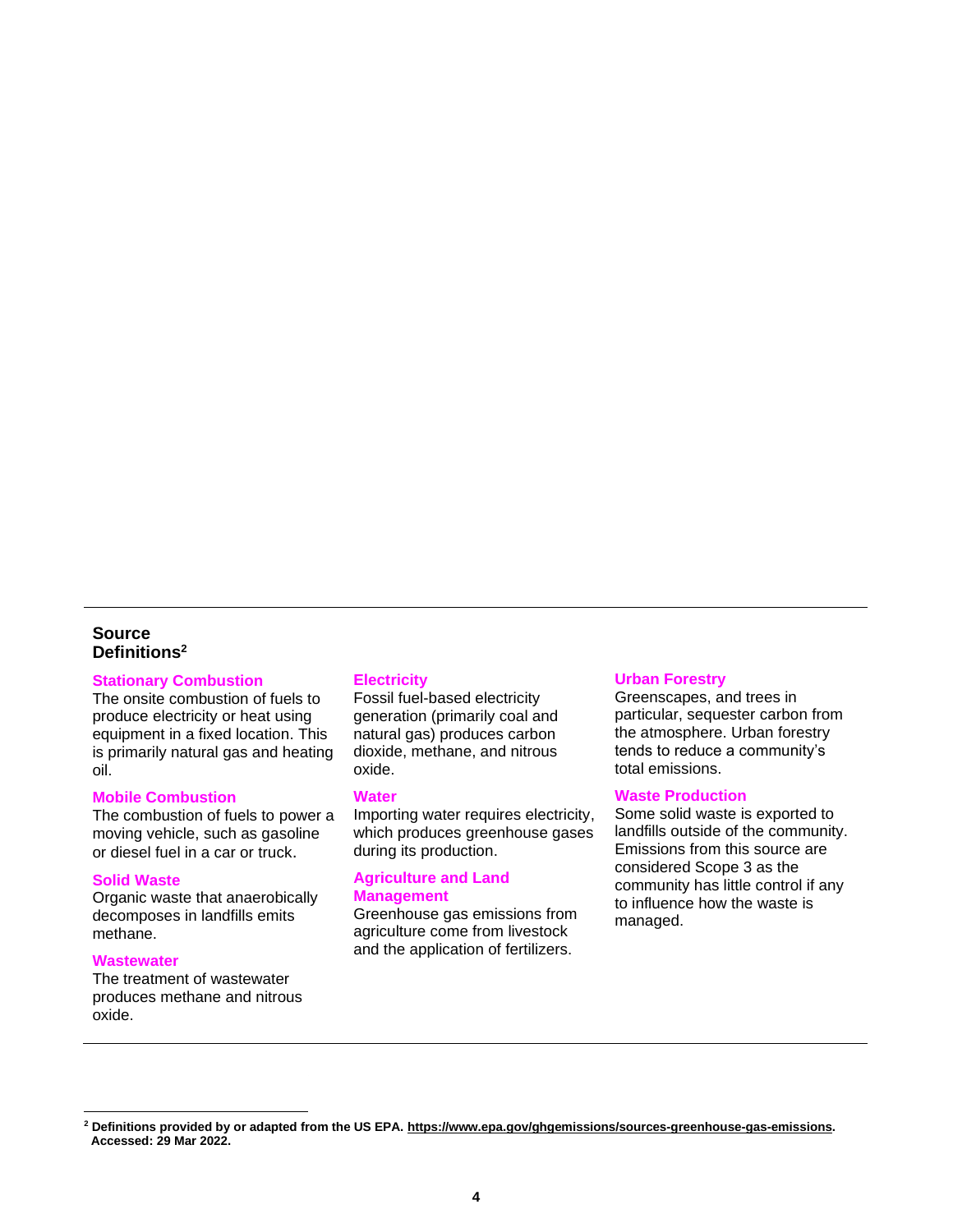# Community-Wide Emissions by Scope, Source, and Gas

**Electricity, 45%**

- **Mobile Combustion, 24%**
- **Stationary Combustion, 22%**
- **Wastewater Treatment, 7%**
- **Solid Waste, 3%**





**Figure 2. Percentage of Emissions by Scope – City of Dayton 2019**

| 2019 Emissions by Source - MT CO <sub>2</sub> e | CO <sub>2</sub> | CH <sub>4</sub> | N <sub>2</sub> O | <b>Total</b> | <b>Percent of Total</b> |
|-------------------------------------------------|-----------------|-----------------|------------------|--------------|-------------------------|
| Scope 1                                         | 971,636         | 204,109         | 14,300           | 1,190,045    | 55%                     |
| <b>Stationary Combustion</b>                    | 480,937         | 1,068           | 271              | 482,276      | 22%                     |
| <b>Mobile Combustion</b>                        | 490,699         | 1,402           | 13,322           | 505,423      | 24%                     |
| <b>Solid Waste</b>                              |                 | 56,683          |                  | 56,683       | 3%                      |
| <b>Wastewater Treatment</b>                     |                 | 144,956         | 707              | 145,663      | 7%                      |
| <b>Scope 2</b>                                  | 952,578         | 2,208           | 3,722            | 958,508      | 45%                     |
| <b>Electricity</b>                              | 952,578         | 2,208           | 3,722            | 958,508      | 45%                     |
| Scope 3                                         | (29, 705)       | 16              | 49               | (29,009)     | (1%)                    |
| Water                                           |                 |                 |                  |              |                         |
| Agriculture & Land Management <sup>3</sup>      |                 |                 | 49               | 49           | 0%                      |
| <b>Urban Forestry</b>                           | (29, 075)       |                 | ۰                | (29, 075)    | $-1%$                   |
| <b>Waste Production</b>                         |                 | 16              |                  | 16           | 0%                      |
| <b>2019 Total Gross Emissions</b>               | 1,194,214       | 206,334         | 18,071           | 2,148,619    | 100%                    |
| 2019 Total Net Emissions                        | 1,895,139       | 206,334         | 18,071           | 2,119,544    |                         |

**<sup>3</sup> Only City Operations fertilizer use data were reported.**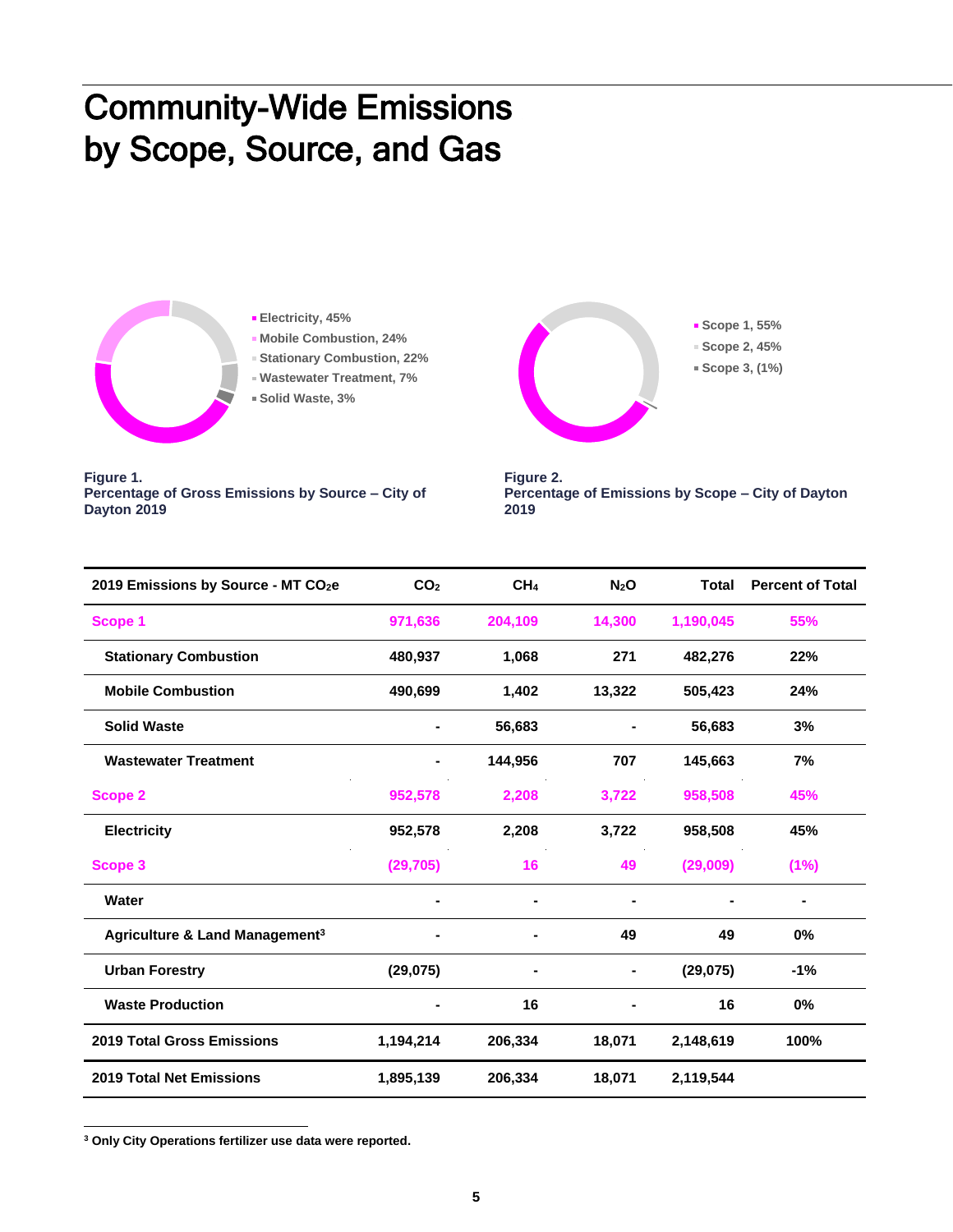# <span id="page-7-0"></span>Community-Wide Emissions by Sector



**Figure 3. Emissions by Source and Sector – City of Dayton 2019 (MTCO2e)**

| 2019 Gross Emissions by Sector                                   |            |             |         | Total MT CO <sub>2</sub> e | <b>Percent of Total</b> |              |                    |                   |                                                      |                                          |
|------------------------------------------------------------------|------------|-------------|---------|----------------------------|-------------------------|--------------|--------------------|-------------------|------------------------------------------------------|------------------------------------------|
| <b>Residential</b>                                               |            |             |         | 692,037                    | 32%                     |              |                    |                   |                                                      |                                          |
| <b>Commercial/Institutional</b>                                  |            |             |         | 937,105                    | 44%                     |              |                    |                   |                                                      |                                          |
| <b>Industrial</b>                                                |            |             |         | 519,477                    | 24%                     |              |                    |                   |                                                      |                                          |
|                                                                  |            |             |         |                            |                         |              |                    |                   |                                                      |                                          |
| 2019 Gross<br><b>Emissions by</b><br>Source and<br><b>Sector</b> | Stationary | Electricity | Mobile  | Solid Waste                | Wastewater              | <b>Water</b> | Ag + Land<br>Mgmt. | Urban<br>Forestry | <b>Total</b><br><b>Gross</b><br>MT CO <sub>2</sub> e | <b>Total Net</b><br>MT CO <sub>2</sub> e |
| <b>Residential</b>                                               | 190,952    | 252,085     | 249,000 |                            |                         |              | $\blacksquare$     | (13, 113)         | 692,037                                              | 678,923                                  |
| <b>Com/Inst</b>                                                  | 84,539     | 393,732     | 256,423 | 56,669                     | 145,662                 |              | 49                 | (11, 776)         | 937,105                                              | 925,329                                  |
| <b>Industrial</b>                                                | 206,785    | 312,692     |         |                            |                         |              |                    | (4, 185)          | 519,477                                              | 515,292                                  |
| Total MT CO <sub>2</sub> e                                       | 482,276    | 958,508     | 505,423 | 56,699                     | 145,662                 | ۰            | 49                 | (29, 075)         | 2,148,619                                            | 2,119,544                                |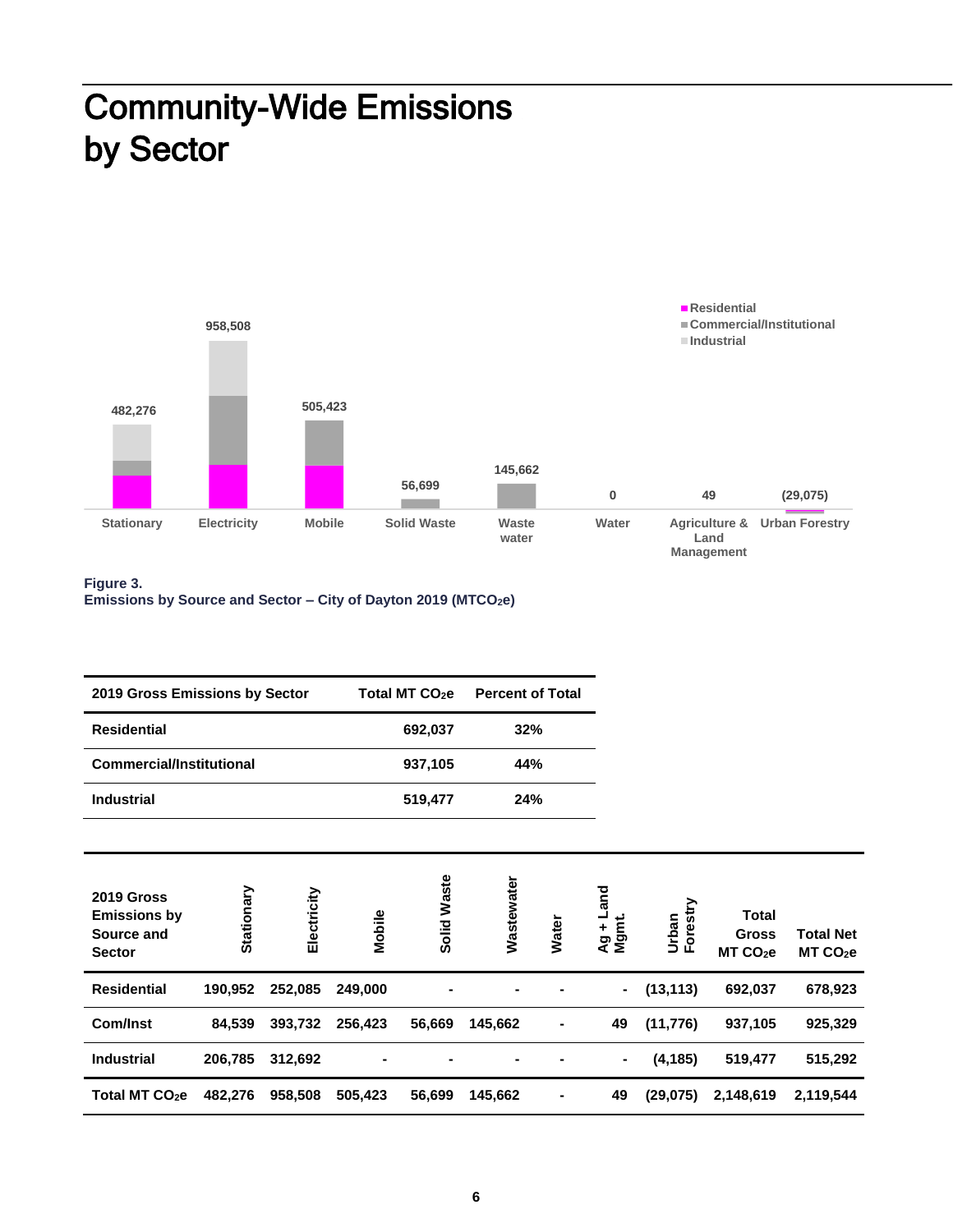| 2019 Gross Residential Emission Source | Total MT CO <sub>2</sub> e | <b>Percent of Total</b> |
|----------------------------------------|----------------------------|-------------------------|
| <b>Stationary</b>                      | 190,952                    | 28%                     |
| <b>Electricity</b>                     | 252,085                    | 36%                     |
| <b>Mobile</b>                          | 249,000                    | 36%                     |
| Solid Waste <sup>4</sup>               |                            |                         |
| Wastewater <sup>5</sup>                |                            |                         |
| Water <sup>6</sup>                     |                            | ۰                       |
| Agriculture + Land Management7         |                            |                         |
| <b>Gross Sector Total</b>              | 692,037                    | 100%                    |
| <b>Urban Forestry</b>                  | (13, 113)                  | (2%)                    |

| 2019 Gross Commercial/Inst. Emission Source | Total MT CO <sub>2</sub> e | <b>Percent of Total</b> |
|---------------------------------------------|----------------------------|-------------------------|
| <b>Stationary</b>                           | 84,539                     | 9%                      |
| <b>Electricity</b>                          | 393,732                    | 42%                     |
| <b>Mobile</b>                               | 256,423                    | 27%                     |
| <b>Solid Waste</b>                          | 56,699                     | 6%                      |
| Wastewater                                  | 145,662                    | 16%                     |
| Water <sup>8</sup>                          |                            | $\blacksquare$          |
| Agriculture + Land Management <sup>9</sup>  | 49                         | $0\%$                   |
| <b>Gross Sector Total</b>                   | 937,105                    | 100%                    |
| <b>Urban Forestry</b>                       | (11, 776)                  | (1%)                    |

**<sup>4</sup> Emissions from solid waste are captured in the Commercial/Institutional sector.** 

**<sup>5</sup> Emissions from wastewater treatment are captured in the Commercial/Institutional sector.** 

**<sup>6</sup> Dayton does not import water and therefore produces no emissions, except for that captured within wastewater treatment and electricity used for conveyance. Both of which are captured in the Commercial/Institutional sector.** 

**<sup>7</sup> Residential use of fertilizers was not estimated for this analysis.**

**<sup>8</sup> See footnote 5.**

**<sup>9</sup> Only city use of fertilizers was captured in this analysis.**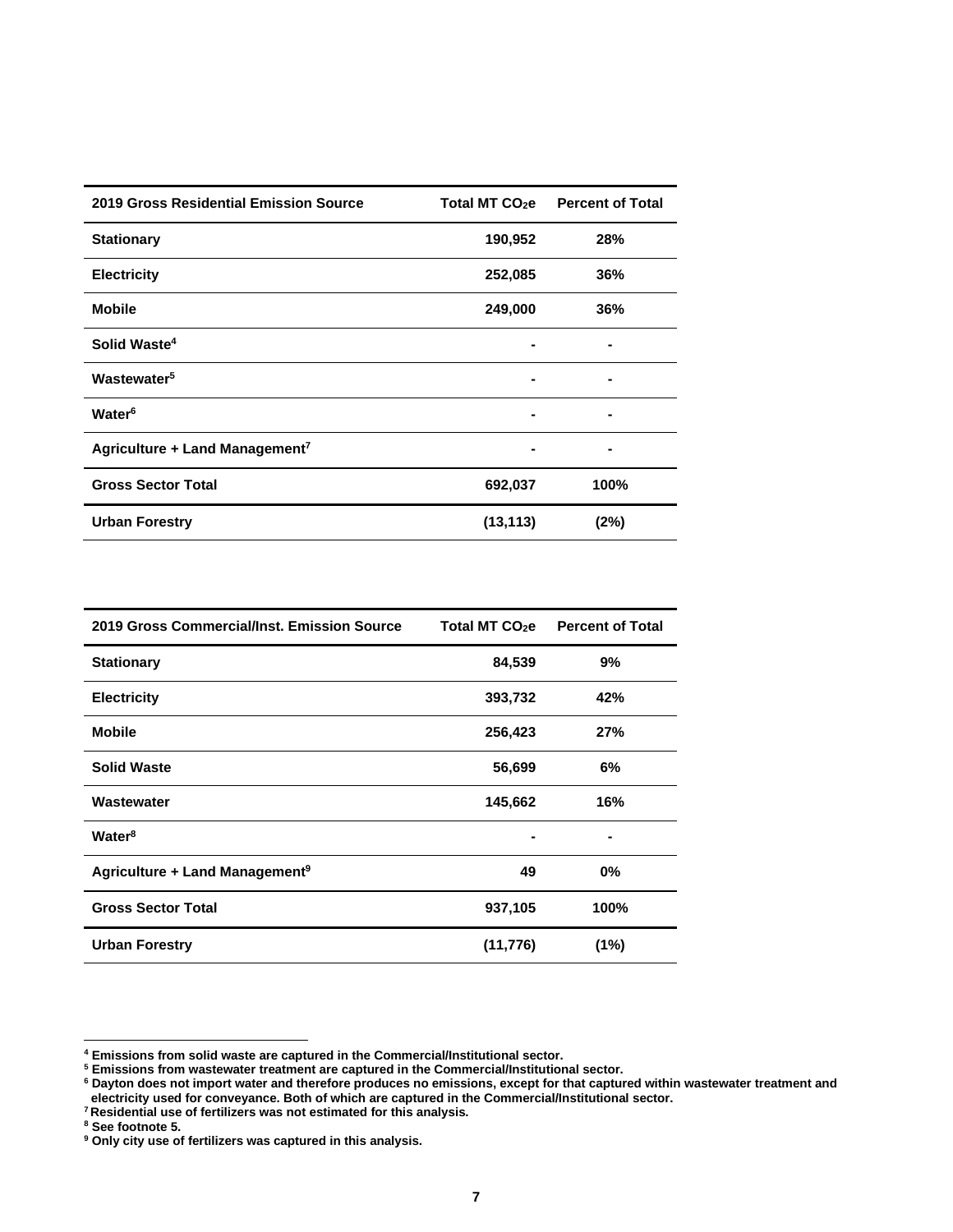| <b>2019 Gross Industrial Emission Source</b> | Total MT CO2e | <b>Percent of Total</b> |
|----------------------------------------------|---------------|-------------------------|
| <b>Stationary</b>                            | 206,785       | 40%                     |
| <b>Electricity</b>                           | 312,692       | 60%                     |
| $M$ obile $10$                               |               | $\blacksquare$          |
| Solid Waste <sup>11</sup>                    |               | $\blacksquare$          |
| Wastewater <sup>12</sup>                     |               |                         |
| Water <sup>13</sup>                          |               | -                       |
| Agriculture + Land Management <sup>14</sup>  |               |                         |
| <b>Gross Sector Total</b>                    | 519,477       | 100%                    |
| <b>Urban Forestry</b>                        | (4, 185)      | (1%)                    |

**<sup>12</sup> See footnote 4.**

**<sup>10</sup> Emissions from mobile combustion in the Industrial sector are included in the Commercial/Institutional sector.** 

**<sup>11</sup> See footnote 3.** 

**<sup>13</sup> See footnote 5.** 

**<sup>14</sup> Industrial use of fertilizers was not captured in this analysis.**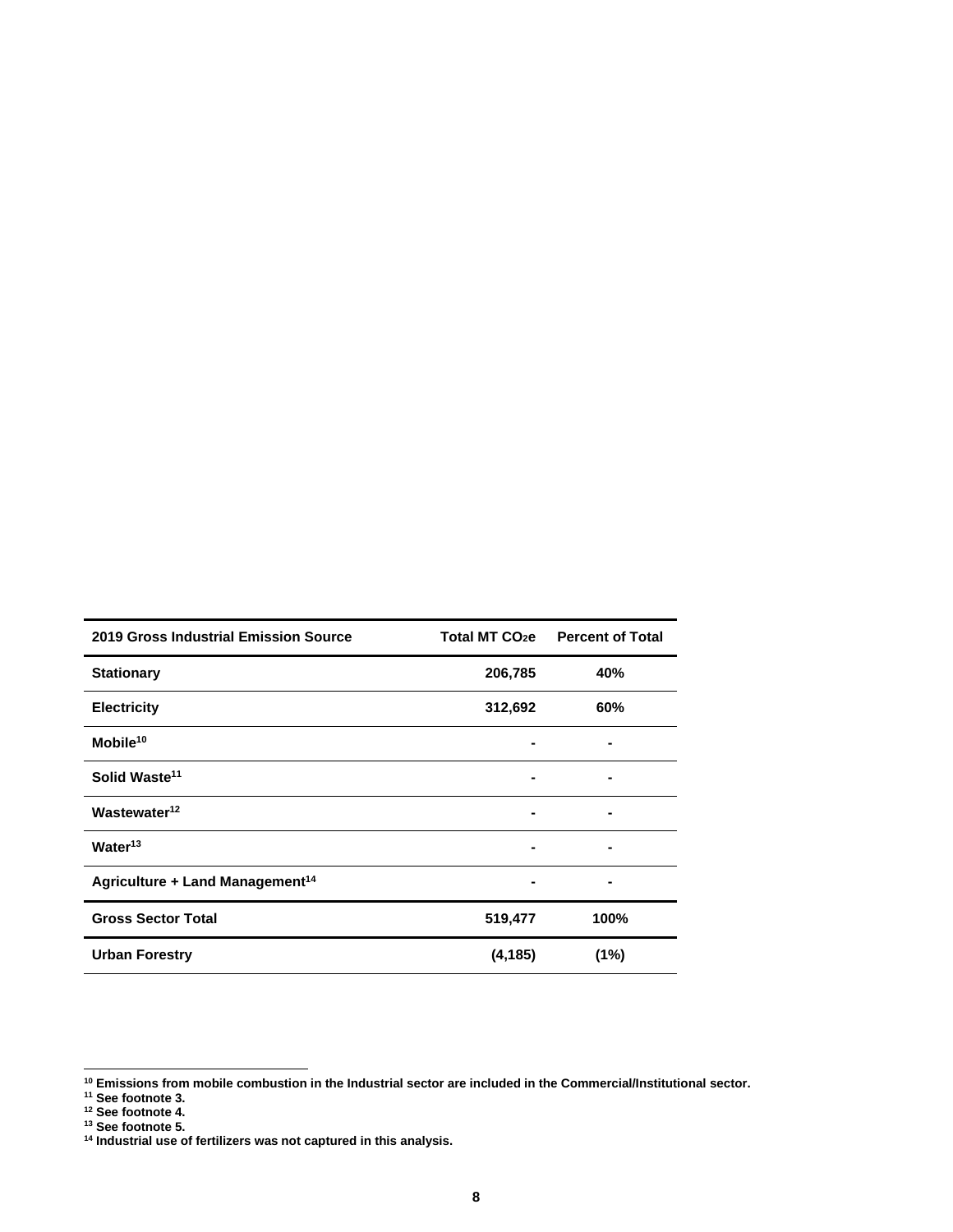# <span id="page-10-0"></span>Emissions from City Operations



**Figure 4.** 

**City Operations, 14%**

**City Operations Emissions as a Percentage of Total** 

**Gross Emissions – City of Dayton 2019**

**Rest of Citywide Total, 86%**



#### **Figure 5.**

**City Operations Emissions as a Percentage of Total Gross Commercial/Institutional Sector<sup>15</sup> Emissions – City of Dayton 2019**

| 2019 City Operations Emissions by Source -<br>MT CO <sub>2</sub> e | CO <sub>2</sub> | CH <sub>4</sub> | N <sub>2</sub> O | <b>Total</b> | <b>Percent of Total</b><br><b>City Operations</b> |
|--------------------------------------------------------------------|-----------------|-----------------|------------------|--------------|---------------------------------------------------|
| Scope 1                                                            | 31,733          | 201,833         | 5,364            | 238,930      | 80%                                               |
| <b>Stationary Combustion</b>                                       | 23,445          | 52              | 13               | 23,510       | 8%                                                |
| <b>Mobile Combustion</b>                                           | 8,288           | 143             | 555              | 8,985        | 3%                                                |
| <b>Solid Waste</b>                                                 | $\blacksquare$  | 56,683          | ۰                | 56,683       | 19%                                               |
| <b>Wastewater Treatment</b>                                        | $\blacksquare$  | 144,956         | 707              | 145,663      | 50%                                               |
| Scope 2                                                            | 54,852          | 127             | 214              | 55,193       | 19%                                               |
| <b>Electricity</b>                                                 | 54,852          | 127             | 214              | 55,193       | 19%                                               |
| Scope 3                                                            | (1,918)         | 16              | 49               | (1, 853)     | (1%)                                              |
| <b>Employee Commute</b>                                            | 2,959           |                 |                  | 2,959        | 1%                                                |
| Water                                                              |                 |                 |                  |              | $\blacksquare$                                    |
| <b>Agriculture &amp; Land Management</b>                           |                 | $\blacksquare$  | 49               | 49           | 0%                                                |
| <b>Urban Forestry</b>                                              | (4, 877)        | $\blacksquare$  | -                | (4, 877)     | $-1%$                                             |
| <b>Waste Production</b>                                            | ۰               | 16              | $\blacksquare$   | 16           | 0%                                                |
| 2019 City Operations Total Gross Emissions                         | 89,543          | 201,977         | 5,627            | 297,147      | 100%                                              |
| 2019 City Operations Total Net Emissions                           | 84,666          | 201,977         | 5,627            | 292,270      |                                                   |

**<sup>15</sup> Emissions from City Operations are included in the Commercial/Institutional sector shown in the previous section. As Dayton has a high-level of control over these emissions, an additional analysis was performed to estimate the city's specific contributions to total citywide emissions.**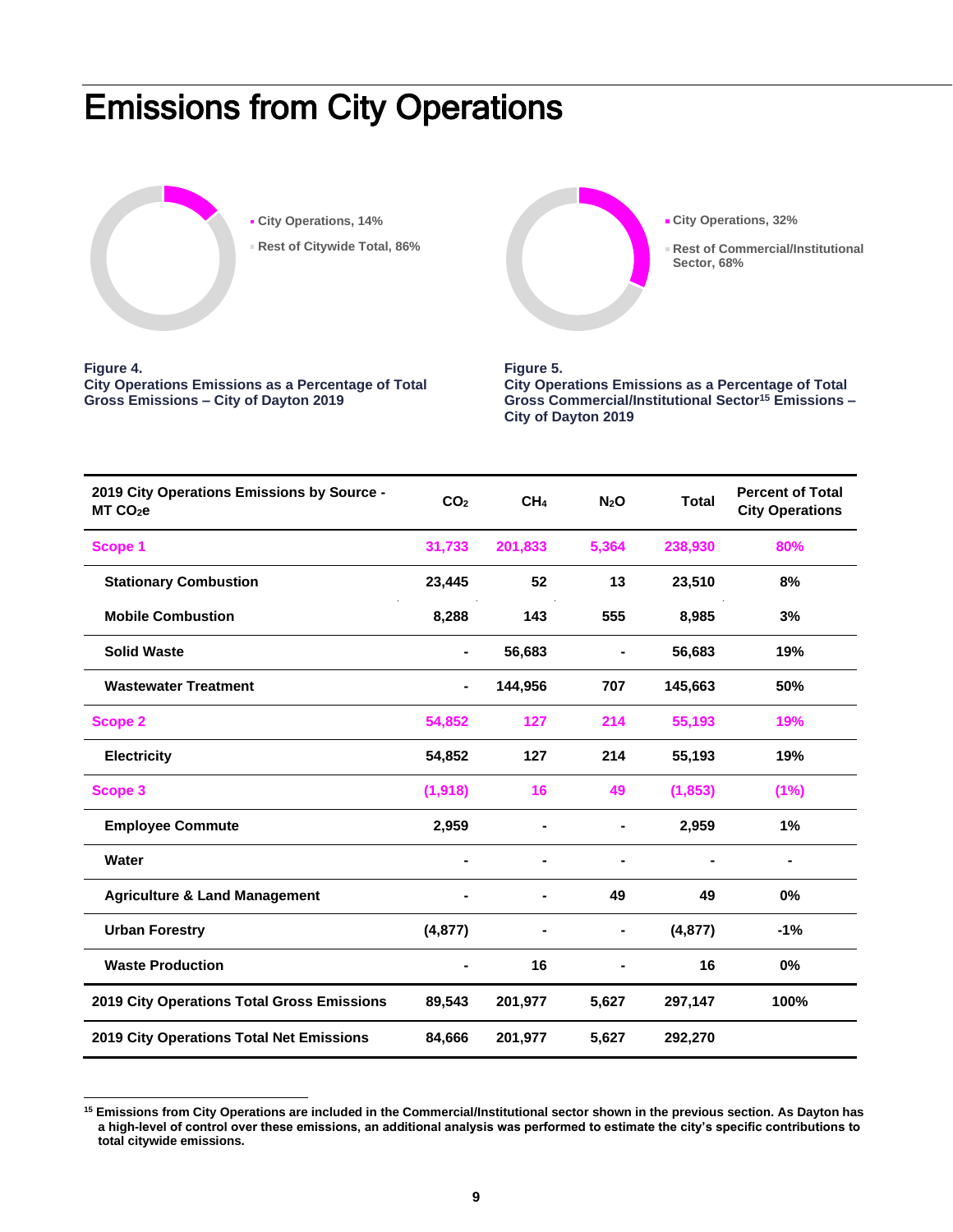# <span id="page-11-0"></span>Emissions per Capita



#### **Figure 6. 2019 Gross Emissions per Capita**

| <b>Gross Emissions per Capita</b>            | 2019 MT CO <sub>2</sub> e per Capita | 2019 Population | <b>Square Miles</b> |
|----------------------------------------------|--------------------------------------|-----------------|---------------------|
| <b>State of Ohio</b>                         | 21.3                                 | 11,689,100      | 44,825              |
| <b>United States</b>                         | 19.9                                 | 328,239,523     | 3,796,742           |
| Dayton, Ohio                                 | 15.2                                 | 140.569         | 56                  |
| Denton, Texas                                | 11.4                                 | 136,195         | 96                  |
| Lakewood, Colorado                           | 11.1                                 | 155,146         | 44                  |
| Eugene, Oregon                               | 10.3                                 | 168,302         | 44                  |
| United States 80% by 2050 Goal <sup>16</sup> | 4.2                                  |                 |                     |

**<sup>16</sup> An emissions reduction of 80% by 2050 was set as part of the United States Mid-Century Strategy for Deep Decarbonization, keeping the nation in line with targets proposed as part of the Paris Climate Accords. [https://unfccc.int/files/focus/long](https://unfccc.int/files/focus/long-term_strategies/application/pdf/mid_century_strategy_report-final_red.pdf)[term\\_strategies/application/pdf/mid\\_century\\_strategy\\_report-final\\_red.pdf.](https://unfccc.int/files/focus/long-term_strategies/application/pdf/mid_century_strategy_report-final_red.pdf) Accessed: 29 Mar 2022.**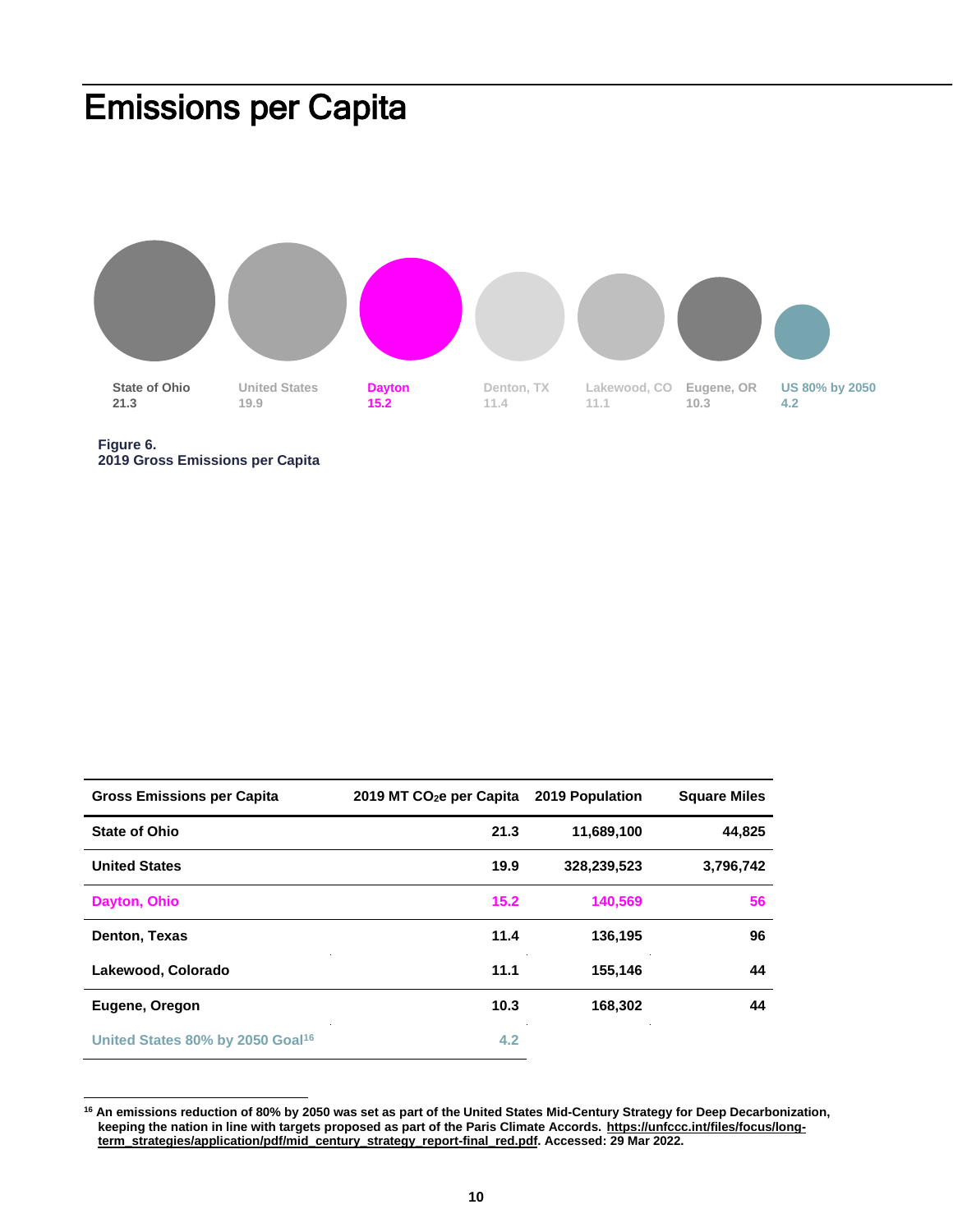# <span id="page-12-0"></span>Equity Considerations

Approaching climate action with a lens of equity means that we are cognizant of, and responsive to, the individual needs of all residents in our communities. Often, this means prioritizing the inclusion of those groups that have been intentionally and unintentionally excluded from the decision-making process in the past.

We know climate change is and continues to disproportionately impact low-income communities and communities of color. As well, low-income communities in particular are less able to adapt to the new normals we face, be it heat waves, cold snaps, or flooding. This disadvantage broadens the gap in health and livelihood outcomes.

Underscoring our responsibility to address equity issues now, is the

continued persistence of these issues. Study after study confirms that a child born in poverty will most likely live at least a portion of their adult life in poverty. As poverty and income are indicators of resilience, they are inherently tied to climate change.

Another example is educational attainment. On average, 34% to 40% of children will go on to complete college by age 25. For those who lived at least half of their childhood in poverty however, only 3% will have completed college by 25 years of age.<sup>17</sup> Through no fault of their own, many Americans are born into cycles which make personal progress difficult, if not impossible. These issues left unaddressed, will further reduce one's ability to be resilient in the face of climate change.

#### **Who lives in Dayton? 18**

Census data have limits, but they can help us begin to develop a picture of our communities and the issues they face. Using Census data in this manner should be viewed as a first step and can serve as a starting point for more in-depth conversations.

#### **How do residents experience Dayton?**

As one can see from the following data, the City of Dayton has compounding factors for climate security such as low median incomes and low educational attainment across categories.

**<sup>17</sup> C. Ratcliffe. " Child Poverty and Adult Success." Urban Institute. Link:** 

**[https://www.urban.org/sites/default/files/publication/65766/2000369-Child-Poverty-and-Adult-Success.pdf.](https://www.urban.org/sites/default/files/publication/65766/2000369-Child-Poverty-and-Adult-Success.pdf) Accessed 08 Dec 2021. <sup>18</sup> US Census 2019 ACS 5-Year Survey. Accessed: 16 Feb 2022.**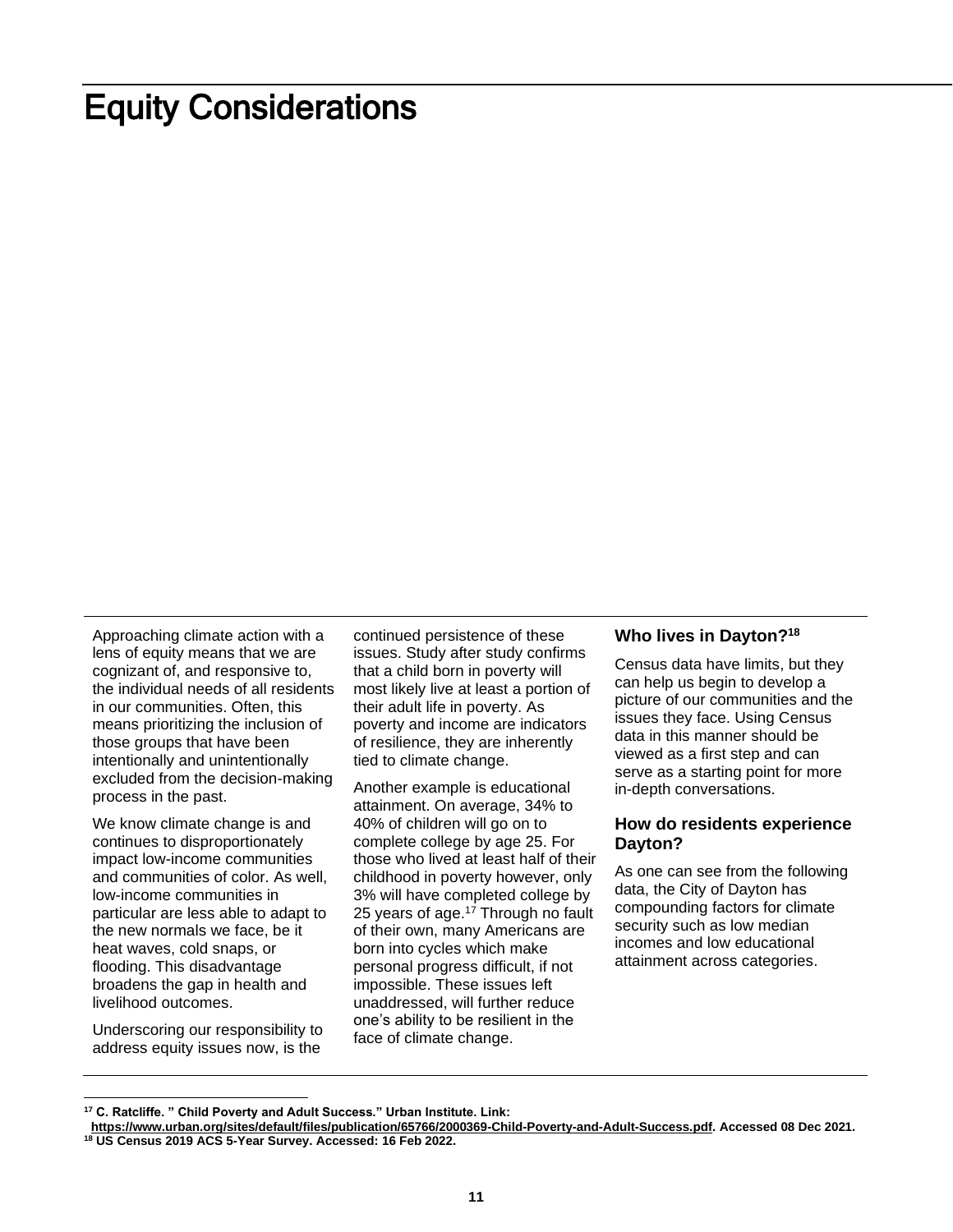

**Figure 7. Population by Race – City of Dayton 2019<sup>19</sup>**



**Figure 9. Educational Attainment – City of Dayton 2019**





#### **Figure 8. Population by Income – City of Dayton 2019**



**<sup>19</sup> Rest of population includes categories of less than one percent, those of two or more races, and those who did not identify.**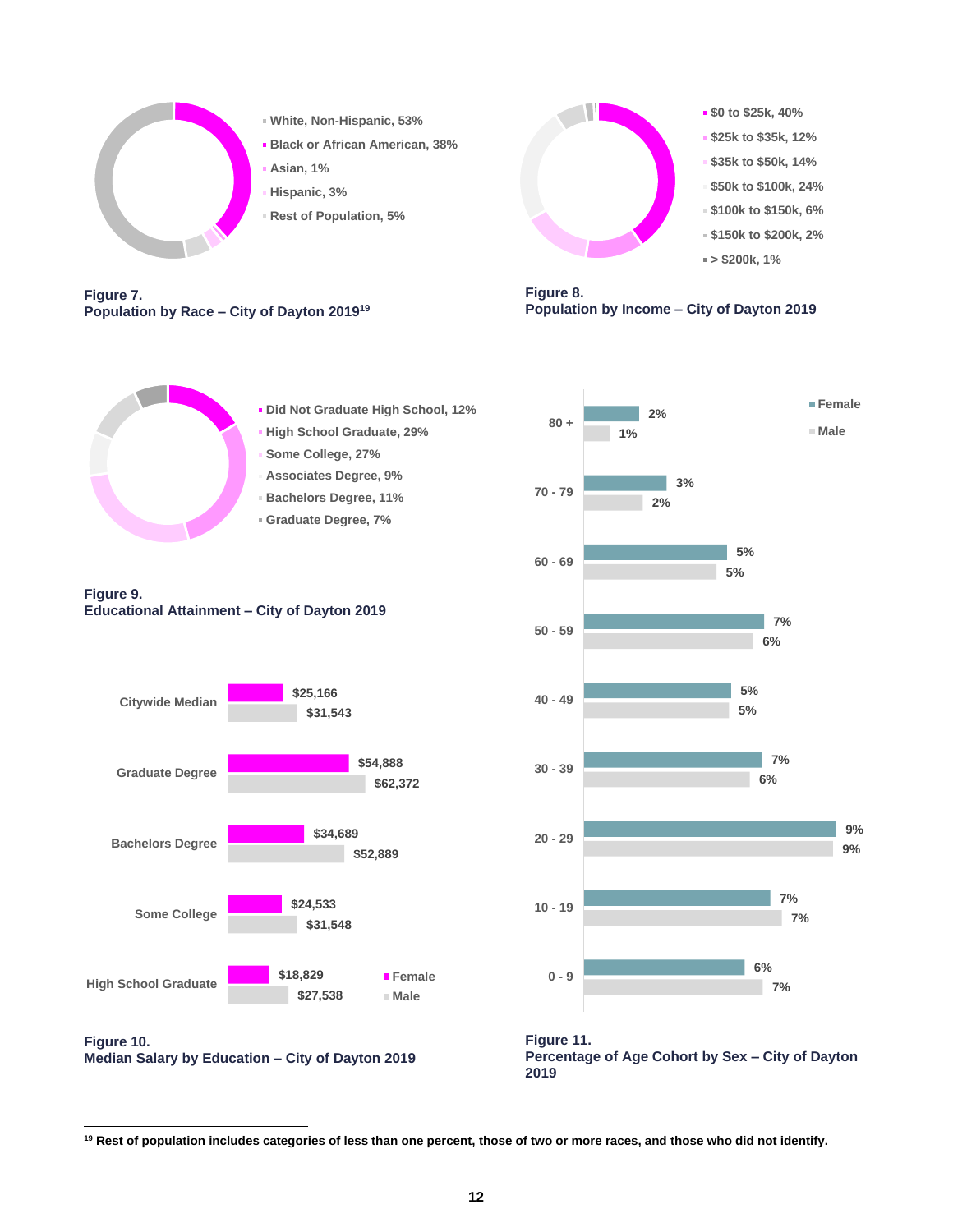

**Figure 12. Educational Attainment by Race – City of Dayton 2019<sup>20</sup>**







**<sup>20</sup> Rest of population includes categories of less than one percent, those of two or more races, and those who did not identify.**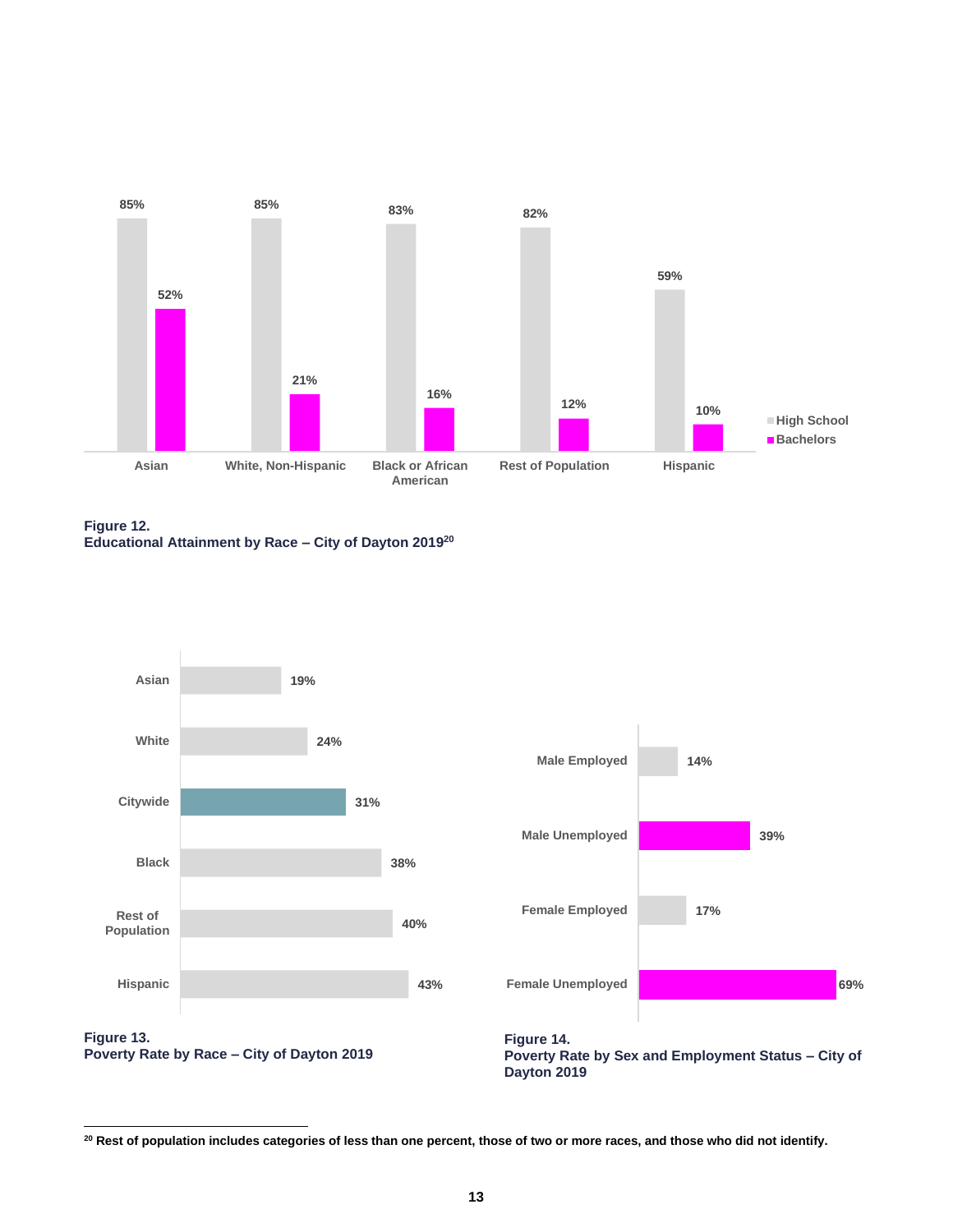## <span id="page-15-0"></span>Home Energy Burden

#### **What is home energy burden?**

Home Energy Burden is the percentage of your household income that goes towards your home energy costs (heating, cooling and electricity). A healthy home energy burden is under 5%. Between 5% and 10%, a household may struggle to pay a bill here and there, but generally is able to manage though often at the expense of other needs. Over 10%, a household will almost certainly need assistance and will often fall behind on bills.

#### **Why is it important?**

Energy is a need, just like food and shelter. As climate change continues to become more severe, our need for heating, cooling, and transportation will certainly grow. To ensure that everyone is prepared, we will have to truly understand the individual needs in our communities.

In Dayton, a household income of at least \$41,000 is needed to maintain an energy burden below 5%. This assumes an individual or family is living in the average size and age home for Dayton. As was noted in the Franklin County Energy Study<sup>21</sup> , older homes are more likely to be inefficient and so other considerations may be necessary.

#### **Who earns enough?**

In Dayton, those with at least one bachelor's degree in their household will likely be earning enough to meet their energy needs, however this differs between sexes. Only 18% of Dayton residents have a bachelor's degree or higher.

Roughly 60% of households in Dayton are struggling to some degree to meet their energy needs. It is essential to ensure their inclusion in the development of climate actions, as they will be at a significant risk to the impacts of climate change.

**<sup>21</sup> MORPC. Franklin County Energy Study. 2018. Link[: https://www.morpc.org/wordpress/wp-content/uploads/2018/06/2018-Franklin-](https://www.morpc.org/wordpress/wp-content/uploads/2018/06/2018-Franklin-County-Energy-Study.pdf)[County-Energy-Study.pdf.](https://www.morpc.org/wordpress/wp-content/uploads/2018/06/2018-Franklin-County-Energy-Study.pdf) Accessed: 16 Feb 2022.**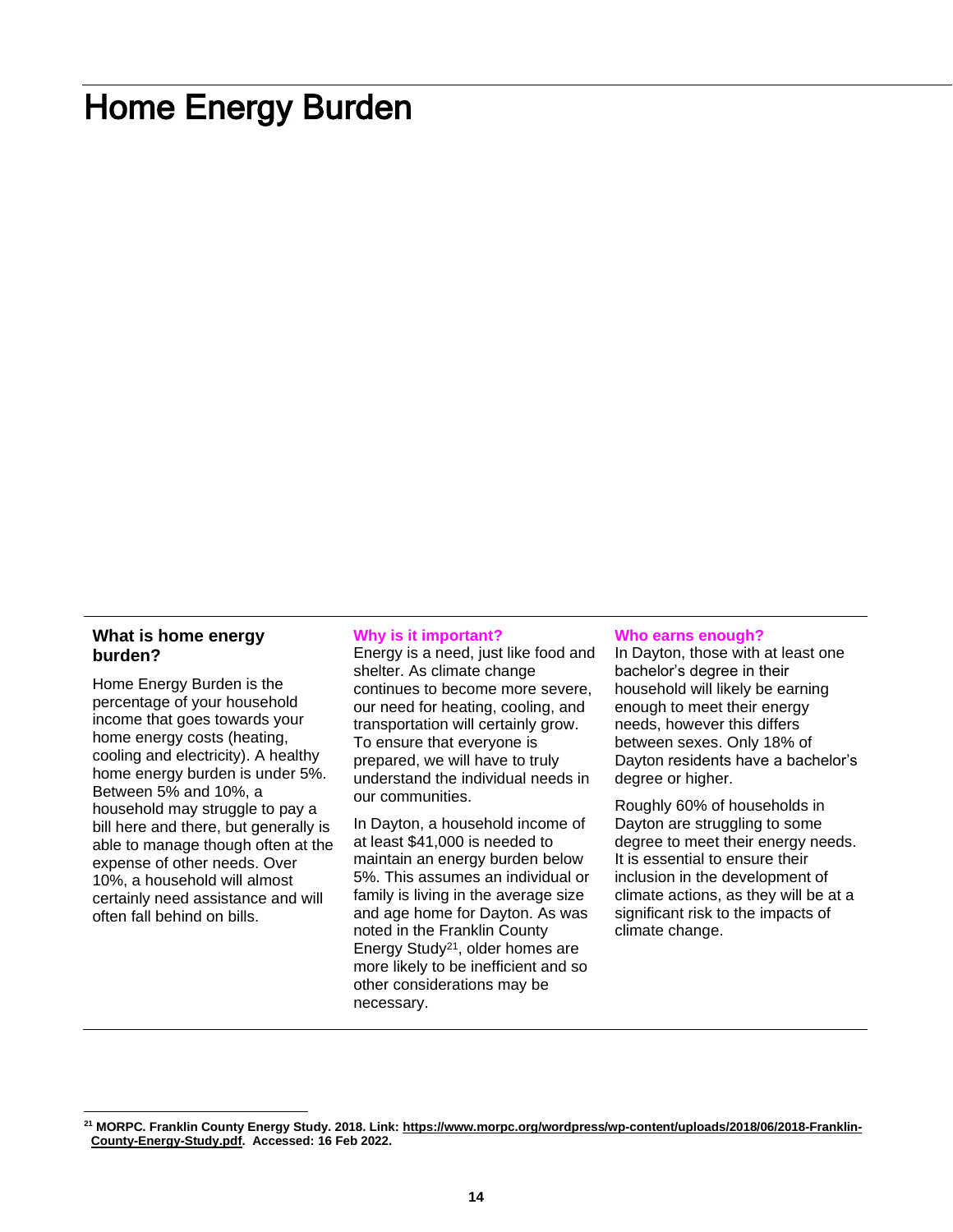### **40% of Dayton households can afford their home energy bills.**



**Households with less than 5% home energy burden**

## **27% of Dayton households may be struggling with some of their home energy bills.**



**Households with home energy burdens between 5% and 10%**

# **Another 33% of Dayton households are unable to afford their home energy bills.**



**Households with home energy burdens above 10%**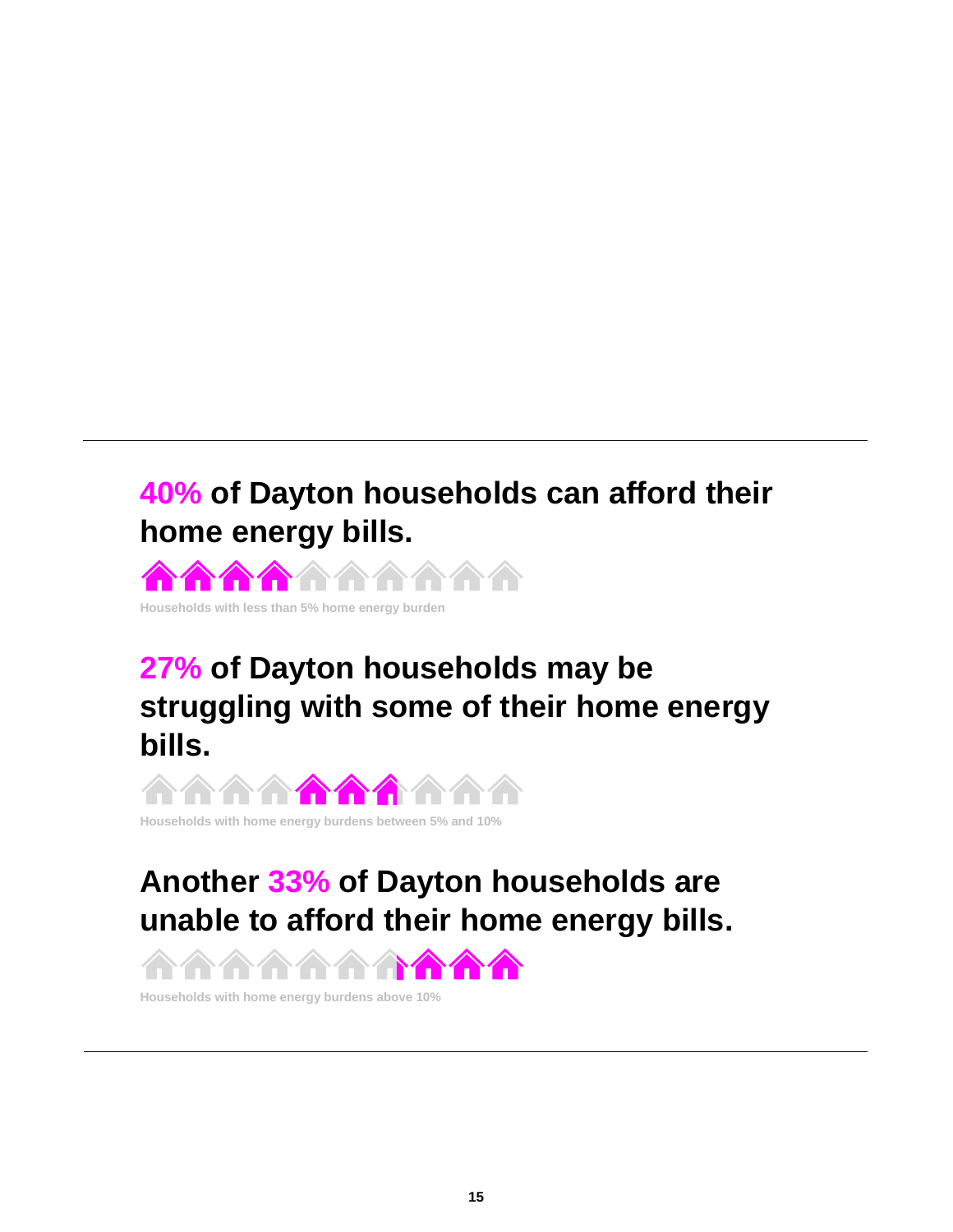## <span id="page-17-0"></span>Recommendations

We measure greenhouse gases in order to minimize the impacts of climate change. For Ohio, those impacts are primarily:

- An increase in extreme heat events
- An increase in extreme cold events
- **An increase likelihood of** economic disruption across sectors
- An increase in flooding events, both frequency and severity
- **An increase in nighttime** temperatures during the growing season
- A longer vector-borne disease season
- A decrease in health and livelihood outcomes

Decreasing our emissions now will lessen the severity of these impacts in the future, however, it will be years before the course can be reversed. We should expect to

see the impacts of climate change grow over the next few decades. This is why we must take the twopronged approach of mitigation and adaptation.

The recommendations that follow focus on efforts that will mitigate future impacts and increase our resiliency in the present. These are not exhaustive and additional interventions should be identified and pursued. Adaptation measures not discussed in these recommendations must be considered as well.

Tackling climate change and addressing equity go hand-in-hand. This inventory illuminates two very specific target sectors: building energy consumption and transportation. Energy efficiency, renewable energy, and fuel switching reduces our current emissions (a mitigation approach that protects the future), can improve our health outcomes, and

will insulate our current economics from price and supply fluctuations that can be expected with climate change.

As well, this report identifies groups that are essential to equitable program development in Dayton: women, those belonging to BIPOC communities, the un- and underemployed, those without a college degree, and youth.

Be sure to think about these recommendations holistically. Often it will make sense and be easier to accomplish these simultaneously or in tandem.

#### The city's **[Strategy for a](https://www.daytonohio.gov/DocumentCenter/View/9796/August-2020-Dayton-Sustainability-Strategy-Plan)**

**[Sustainable Dayton](https://www.daytonohio.gov/DocumentCenter/View/9796/August-2020-Dayton-Sustainability-Strategy-Plan)** provides valuable approaches to address climate security. The activities suggested in that document should serve to complement the recommendations on the following pages.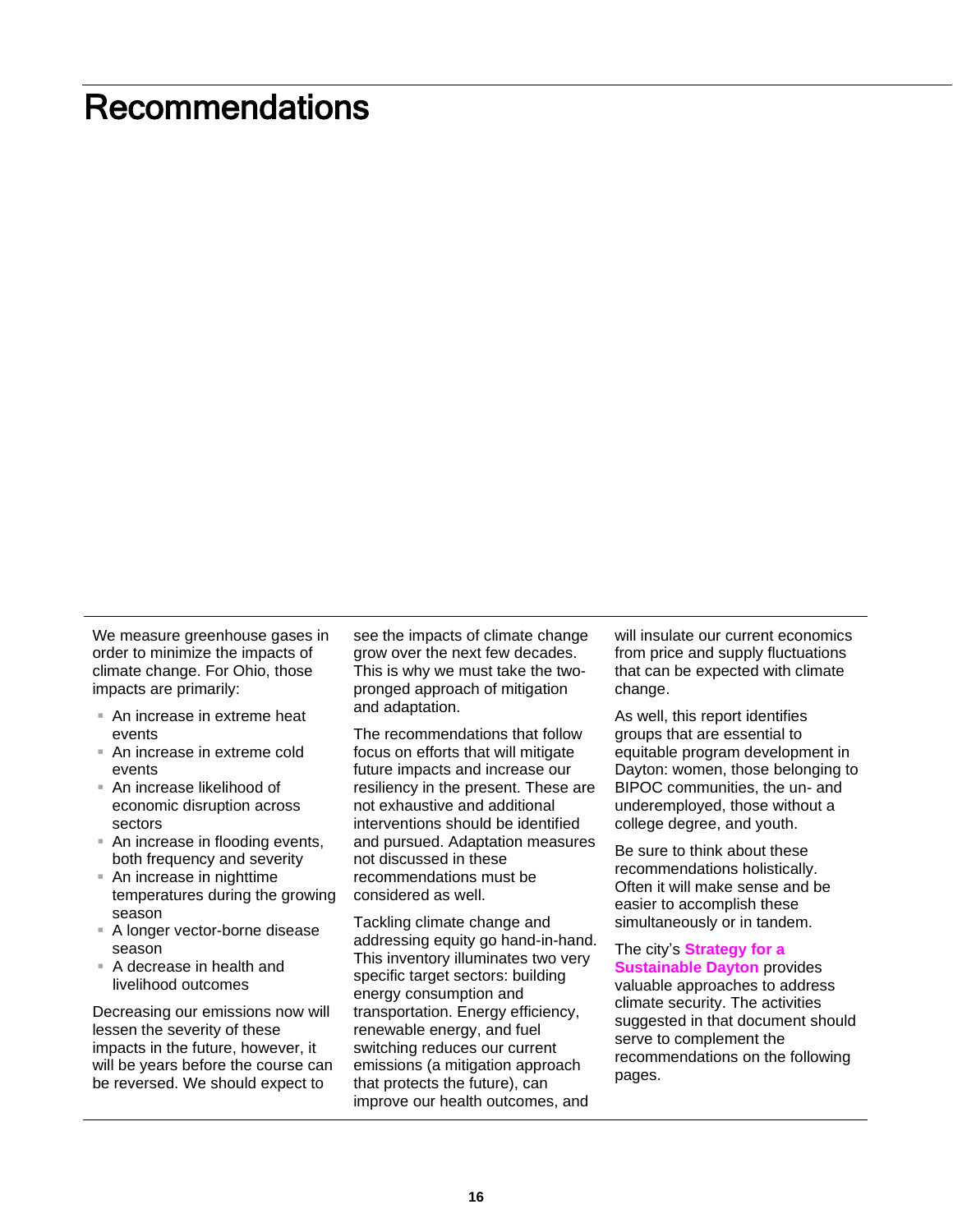#### **Building Energy Consumption**

#### **Efficiency**

Reducing energy demand is always the first step. For one, it reduces the amount of energy needed, thus ensuring resources are not unnecessarily spent on superfluous generation. Secondly, it frees up capital to take additional climate action. Most importantly, energy efficiency immediately reduces our exposure to air pollution and other environmental toxins, particularly when it involves the reduction of fossil fuel consumption.

Prior to considering any intervention, the City should commit to making energy efficiency a priority. Through this, the City ensures actions have teeth and continue through to completion. Additional information follows to help guide decisions.

#### **Actions to Take Next:**

- 1. Create a task force to serve as both an advisory and working group to establish the City's focus on energy efficiency.
- 2. Ensure the task force is familiar with energy equity considerations.
- 3. Identify stakeholders. It will be essential to have open channels of engagement with community groups.
- 4. Set a target for energy efficiency based on climate and equity goals. Be sure that no resident experiences a home energy burden above 5%.
- 5. Pass a resolution to ensure action is taken and establish the City's commitment.
- 6. Identify priority actions to achieve the energy efficiency target. Be sure to focus on local government operations, private homes, and commercial buildings.
- 7. Agree to the priority actions. This may include opportunities such as: utility programs and property assessed clean energy (PACE).
- 8. Identify action partners. Not only will you need people with technical skills to implement projects and programs, you will also need community partners to help with outreach and for evaluation.
- 9. Identify funding sources.
- 10. Develop a work plan and begin.

#### **Resources:**

#### USDN's *A Guidebook on Equitable Clean Energy Program Design for Local Governments and Partners*

[www.cadmusgroup.com/wp](http://www.cadmusgroup.com/wp-content/uploads/2018/09/Cadmus-USDN-Equitable-Clean-Energy-Guidebook.pdf)[content/uploads/2018/09/Cadmus-USDN-Equitable-](http://www.cadmusgroup.com/wp-content/uploads/2018/09/Cadmus-USDN-Equitable-Clean-Energy-Guidebook.pdf)[Clean-Energy-Guidebook.pdf](http://www.cadmusgroup.com/wp-content/uploads/2018/09/Cadmus-USDN-Equitable-Clean-Energy-Guidebook.pdf)

#### US EPA's *Energy Efficiency in Local Government Operations*

[www.epa.gov/sites/default/files/2015-](http://www.epa.gov/sites/default/files/2015-08/documents/ee_municipal_operations.pdf) [08/documents/ee\\_municipal\\_operations.pdf](http://www.epa.gov/sites/default/files/2015-08/documents/ee_municipal_operations.pdf)

#### US DOE's *Residential Energy Efficiency for Local Governments*

[www.betterbuildingssolutioncenter.energy.gov/bca/r](http://www.betterbuildingssolutioncenter.energy.gov/bca/residential-energy-efficiency-local-governments) [esidential-energy-efficiency-local-governments](http://www.betterbuildingssolutioncenter.energy.gov/bca/residential-energy-efficiency-local-governments)

#### **Dayton Energy Collaborative**

[daytonenergycollaborative.org](http://www.daytonenergycollaborative.org/)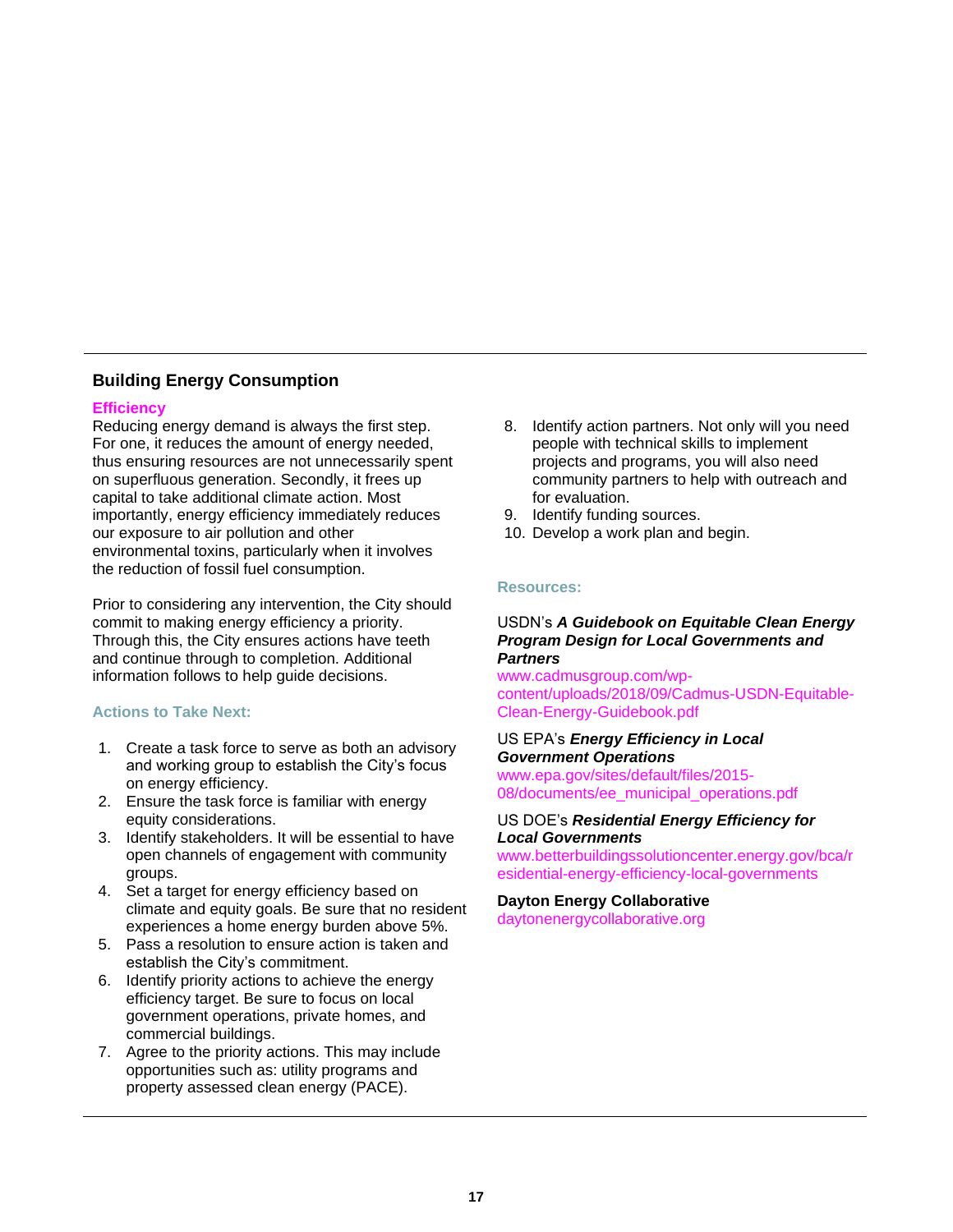#### **Energy Efficiency Decision Guidance**

| <b>Energy Efficiency and Fuel Switching</b> | <b>Level of Technical</b><br><b>Difficulty</b> | Implementation<br>Cost | Payback<br><b>Duration</b> |
|---------------------------------------------|------------------------------------------------|------------------------|----------------------------|
| <b>Existing Residential Buildings</b>       |                                                |                        |                            |
| Lighting - Residential                      | Low                                            | Low                    | Short                      |
| Appliance and Electronics - Residential     | Low                                            | Low                    | Short                      |
| Space Heating - Residential                 | High                                           | Moderate               | Moderate                   |
| Cooling - Residential                       | High                                           | Moderate               | Moderate                   |
| Water Heating - Residential                 | Moderate                                       | Moderate               | Moderate                   |
| <b>Water Fixtures - Residential</b>         | Low                                            | Low                    | Short                      |
| <b>Building Envelopes - Residential</b>     | Moderate                                       | Moderate               | Moderate                   |
| <b>Existing Commercial Buildings</b>        |                                                |                        |                            |
| Lighting - Commercial                       | Low                                            | Low                    | Short                      |
| Appliances and Electronics - Commercial     | Low                                            | Low                    | Short                      |
| Space Heating - Commercial                  | High                                           | Moderate               | Moderate                   |
| Cooling - Commercial                        | Moderate                                       | Moderate               | Moderate                   |
| Water Heating - Commercial                  | Moderate                                       | Moderate               | Moderate                   |
| Water Fixtures - Commercial                 | Low                                            | Low                    | Short                      |
| <b>Building Envelope - Commercial</b>       | High                                           | High                   | Moderate                   |
| <b>New Residential Buildings</b>            |                                                |                        |                            |
| <b>Efficient Construction - Residential</b> | Low                                            | Moderate               | Short                      |
| Appliance and Electronics - Residential     | Low                                            | Low                    | Short                      |
| Space Heating - Residential                 | High                                           | Moderate               | Moderate                   |
| Cooling - Residential                       | High                                           | Moderate               | Moderate                   |
| Water Heating - Residential                 | Moderate                                       | Moderate               | Moderate                   |
| <b>Water Fixtures - Residential</b>         | Low                                            | Low                    | Short                      |
| <b>Building Envelopes - Residential</b>     | Moderate                                       | Moderate               | Moderate                   |
| <b>New Commercial Buildings</b>             |                                                |                        |                            |
| <b>Efficient Construction - Commercial</b>  | Low                                            | Moderate               | Short                      |
| Appliances and Electronics - Commercial     | Low                                            | Moderate               | Moderate                   |
| Space Heating - Commercial                  | Low                                            | Moderate               | Moderate                   |
| Cooling - Commercial                        | Low                                            | Moderate               | Moderate                   |
| Water Heating - Commercial                  | Low                                            | Moderate               | Moderate                   |
| Water Fixtures - Commercial                 | Low                                            | Low                    | Low                        |
| <b>Building Envelope - Commercial</b>       | Low                                            | Moderate               | Moderate                   |
| <b>Existing Municipal Buildings</b>         |                                                |                        |                            |
| Lighting - Municipal                        | Low                                            | Low                    | Short                      |
| Space Heating - Municipal                   | Moderate                                       | High                   | Moderate                   |
| Cooling - Municipal                         | Moderate                                       | High                   | Moderate                   |
| <b>Building Envelope - Municipal</b>        | Moderate                                       | Moderate               | Moderate                   |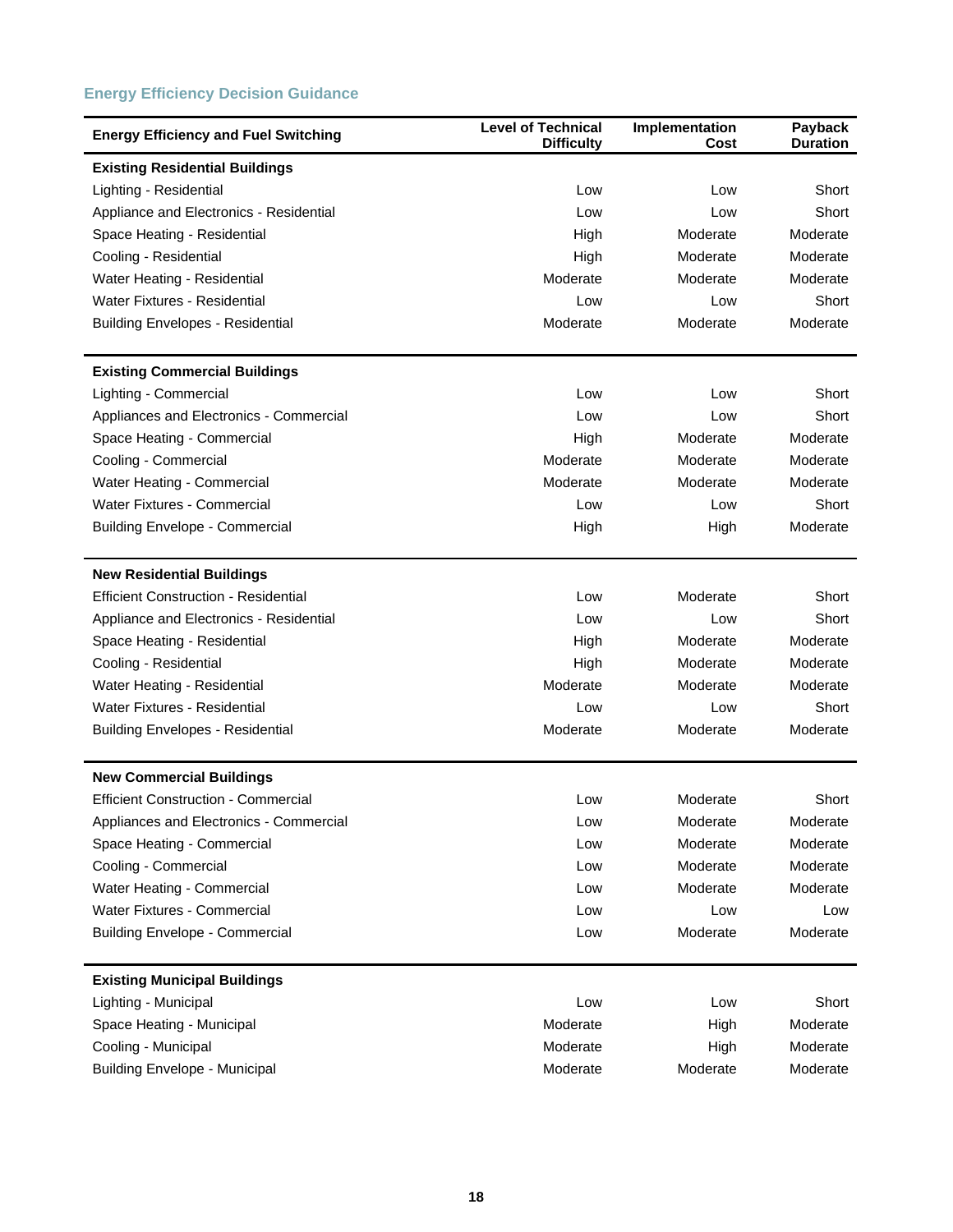| <b>Energy Efficiency and Fuel Switching</b>     | <b>Level of Technical</b><br><b>Difficulty</b> | Implementation<br>Cost | <b>Payback</b><br><b>Duration</b> |
|-------------------------------------------------|------------------------------------------------|------------------------|-----------------------------------|
| <b>New Municipal Buildings</b>                  |                                                |                        |                                   |
| Lighting - Municipal                            | Low                                            | Moderate               | Short                             |
| Space Heating - Municipal                       | Low                                            | Moderate               | Moderate                          |
| Cooling - Municipal                             | Low                                            | Moderate               | Moderate                          |
| <b>Building Envelope - Municipal</b>            | Very High                                      | High                   | Long                              |
|                                                 |                                                |                        |                                   |
| <b>Street &amp; Other Public Lighting</b>       |                                                |                        |                                   |
| Streetlights                                    | Low                                            | Moderate               | Moderate                          |
| <b>Traffic Signals</b>                          | Low                                            | Moderate               | Moderate                          |
|                                                 |                                                |                        |                                   |
| <b>Wastewater Biogas-to-Energy Optimization</b> |                                                |                        |                                   |
| Biogas-to-Energy from Anaerobic Lagoons         | Moderate                                       | Moderate               | Moderate                          |
| Biogas-to-Energy from Anaerobic Digesters       | Very High                                      | High                   | Long                              |
|                                                 |                                                |                        |                                   |
| <b>Water Conveyance Pump Improvements</b>       |                                                |                        |                                   |
| Water Conveyance Pump Efficiency                | High                                           | High                   | Long                              |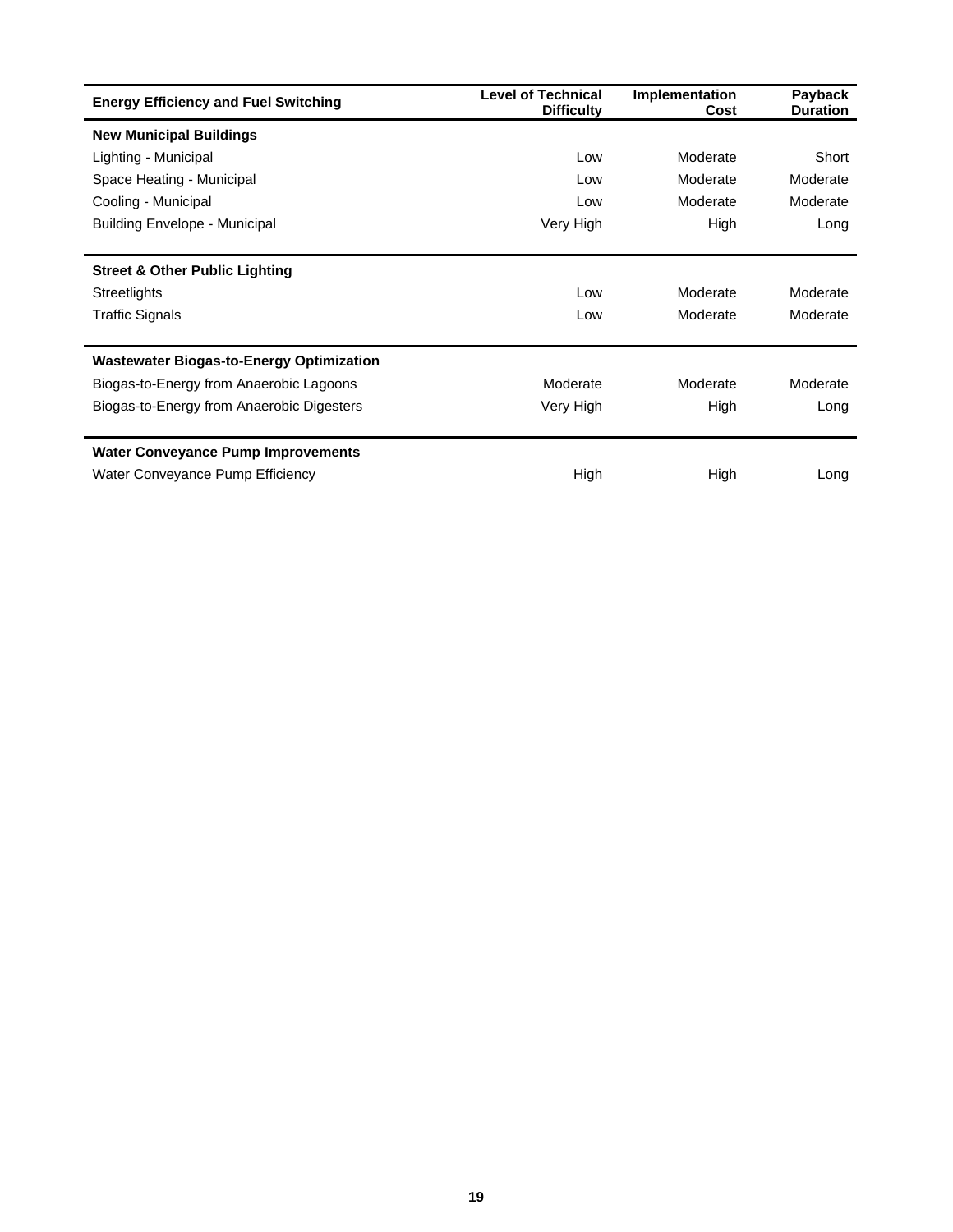#### **Building Energy Consumption**

#### **Solar**

According to National Renewable Energy Laboratory's State and Local Planning for Energy platform, Montgomery County has over 2,300 gigawatt hours (GWh) of annual solar generation potential for residential and commercial systems<sup>22</sup>. To put this in perspective, the entire City of Dayton consumed just over 2,100 GWh of electricity in 2019. When also accounting for utility scale solar systems, an additional 30,000 GWh of electricity could be produced annually within the county.

Based on satellite imagery, nearly 50,000 rooftops within the City of Dayton are viable for solar production when incorporating their solar exposure<sup>23</sup>.

These are technical potentials however, and further considerations are necessary to understand what is actually achievable. Although solar has a netpositive payback over the lifetime of the system when sized correctly, it typically requires a significant upfront cost for owners. A barrier for certain, but not insurmountable. As well, there are employment, environmental, and resilience components to onsite solar that can make its pursuit worthwhile.

To illustrate the impact that solar can have, several residential solar penetration goals were modeled by UNPREDICTABLEcity for the City of Dayton. Although emission reductions are relatively low compared to the City's 2019 total gross emissions, a modest 5% solar goal for residential buildings would save consumers over \$2 million annually. Nearly \$6 million annually would remain local to stimulate Dayton's economy. It should be noted that emission savings will likely decrease as utilities decarbonize their generation facilities. (See table on following page.

It is important to recognize that the City has entered into an agreement with Sustainable Ohio Public Energy Council (SOPEC) to provide eligible customers with 100% renewable energy primarily from Texas-based wind facilities. This is an important step in moving the United States towards a clean energy future. Dayton should consider future opportunities to include more Ohio-based renewable generation in their aggregation program in order to ensure that the economic and resilience benefits provided by local clean energy are realized.

In order for the City of Dayton to take advantage of the benefits of solar, the following actions are suggested. Power a Clean Future Ohio members can take advantage of PCFO's solar market development technical assistance to facilitate this work.

#### **Actions to Take Next:**

- 1. Work with the efficiency task force to identify the amount of local renewable generation needed to reach your equity and climate goals *after* efficiency is taken into account.
- 2. Identify stakeholders. It will be essential to have open channels of engagement with community groups.
- 3. Pass a resolution that creates a city-wide goal for solar installations, incorporating equity and access considerations.
- 4. Ensure that zoning, permitting, and inspection processes are up to date and in line with best practices.
- 5. Identify and agree upon priority actions to achieve the solar goal. Pursue utility scale projects on city-owned land.
- 6. Identify action partners. Not only will you need people with technical skills to implement projects and programs, you will also need community partners to help with outreach and for evaluation.
- 7. Identify funding sources.
- 8. Develop a work plan and begin.

#### **Resources:**

#### **Power a Clean Future Ohio** [poweracleanfuture.org](http://www.poweracleanfuture.org/)

#### **SolSmart** [solsmart.org](http://www.solsmart.org/)

**<sup>22</sup> National Renewable Energy Laboratory, State and Local Planning for Energy. [https://maps.nrel.gov/slope/.](https://maps.nrel.gov/slope/) Accessed 08 Mar 2022.** 

**<sup>23</sup> Project Sunroof[. https://sunroof.withgoogle.com/data-explorer/place/ChIJAxTdrtWAQIgR5EwO8pLjQKY/.](https://sunroof.withgoogle.com/data-explorer/place/ChIJAxTdrtWAQIgR5EwO8pLjQKY/) Accessed 08 Mar 2022.**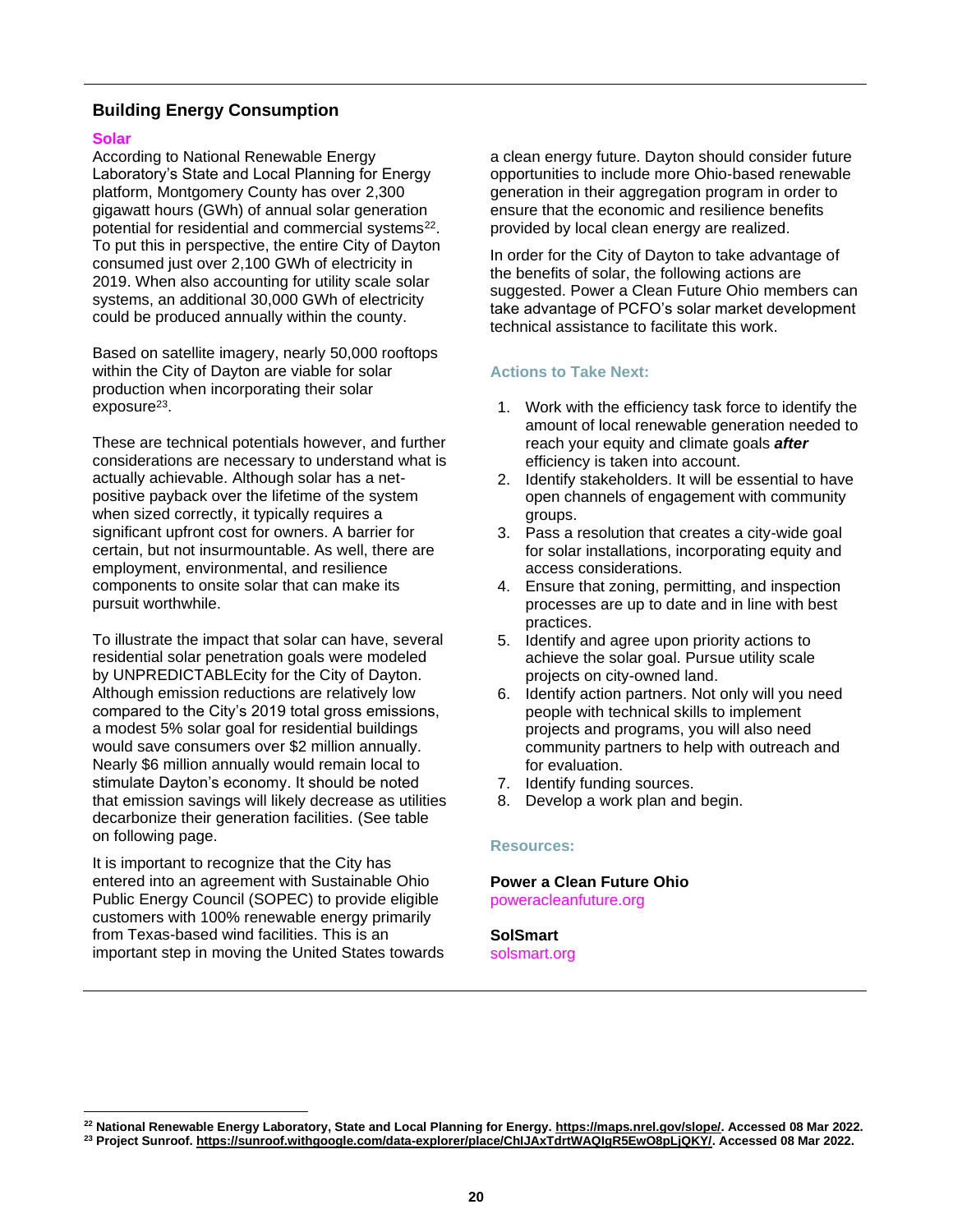| <b>Rooftop Solar Generation</b><br><b>Potential</b> | <b>Roof Space</b>  | Capacity  | Annual<br><b>Electricity</b> |
|-----------------------------------------------------|--------------------|-----------|------------------------------|
| Total                                               | 56 million sq. ft. | 0.8 GW DC | 923 GWh AC                   |
| <b>Average Rooftop</b>                              | 423 sq. ft.        | 6 KW DC   | 6.8 KWh AC                   |

| <b>Residential Solar</b><br><b>Penetration Goal</b> | <b>Electricity</b><br><b>Produced</b><br>(GWh) | <b>Annual MT</b><br>CO <sub>2</sub> e Reduced<br><b>Regionally</b> | <b>Percent of Dayton</b><br>2019 Gross GHG<br><b>Emissions</b> | Annual<br><b>Residential</b><br>Savings (\$USD) | <b>Annual Dollars</b><br><b>Kept Local</b><br>(SUSD) |
|-----------------------------------------------------|------------------------------------------------|--------------------------------------------------------------------|----------------------------------------------------------------|-------------------------------------------------|------------------------------------------------------|
| 5%                                                  | 46                                             | 20.741                                                             | 1%                                                             | \$2,205,970                                     | \$5,897,970                                          |
| 10%                                                 | 92                                             | 41.482                                                             | 2%                                                             | \$4.411.940                                     | \$11,795,940                                         |
| 20%                                                 | 185                                            | 82,965                                                             | 4%                                                             | \$8,823,880                                     | \$23,591,880                                         |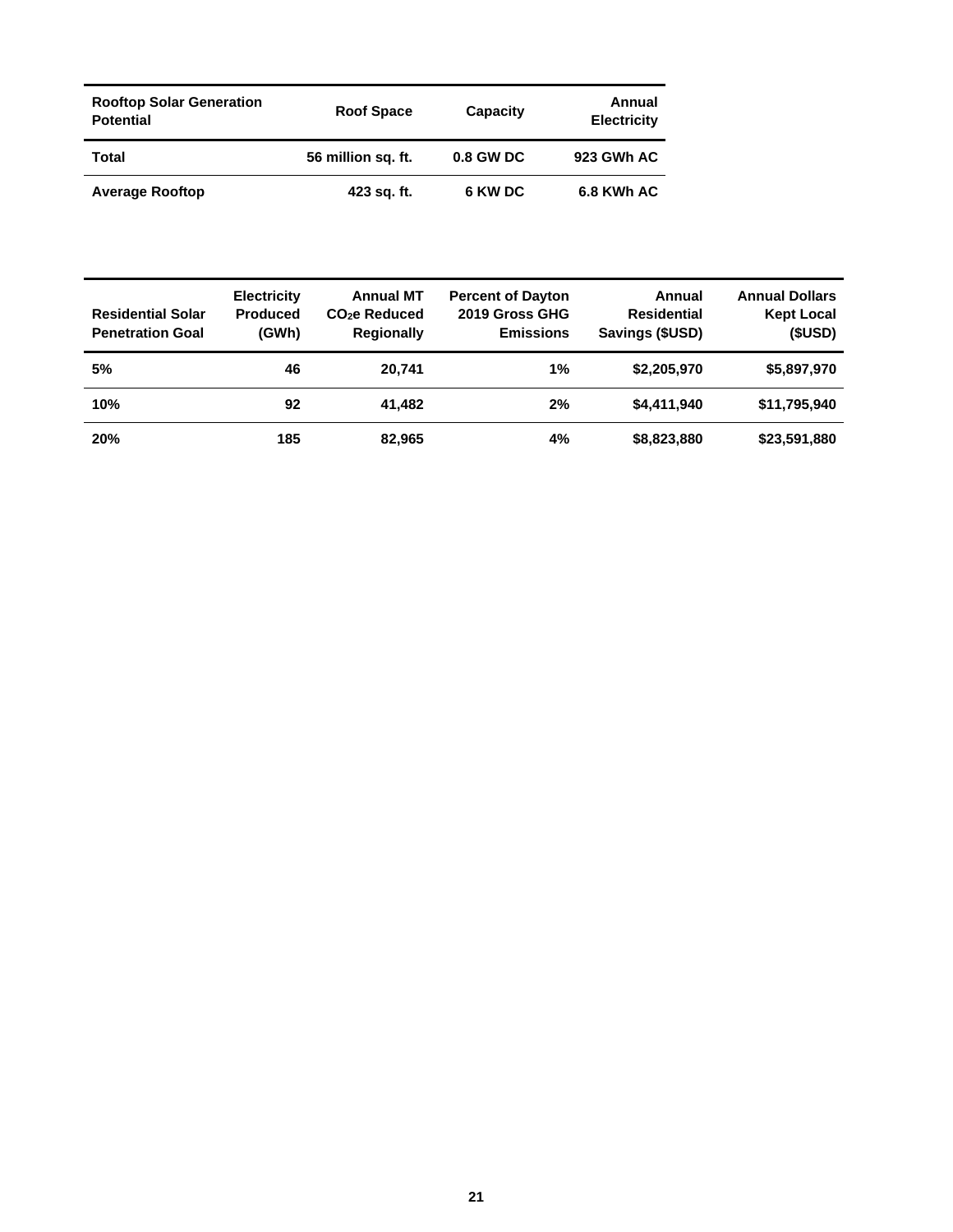#### **Transportation**

Mass transit and active transportation, such as bicycling, are the most cost-effective and environmentally friendly options for moving people. Unfortunately, commuting by bus, bike, or foot does not always meet our needs, particularly when traveling long distances, for those with children, or those who are less abled. As Ohio communities are and will likely remain car-dependent for the foreseeable future, the recommendations below are focused on transitioning personal vehicles from gasoline powered internal combustion engines to electric vehicles (EV). It is nonetheless recommended to identify mode-shift solutions whenever possible.

Over the next five years, Ohio will be receiving \$140 million to facilitate the development of EV infrastructure as a part of the Bipartisan Infrastructure Law. The funds are available to "help states create a network of EV charging stations along designated Alternative Fuel Corridors, particularly along the Interstate Highway System." Furthermore, a second competitive grant program is to be announced later this year, focused on EV charging access in rural and underserved communities. 24

As of 31 December 2021, there were 785 batterypowered EVs and 506 plug-in hybrid EVs registered in the City of Dayton. This is double the amount of EVs registered in Dayton at the end of 2020. This growth will likely continue as car manufacturers phase out the internal combustion engine over the next 15 years. Preparing for this shift is essential to ensure the inclusion of all community members.

#### **Electrify**

In order to transition the City of Dayton, its residents and its businesses to electrified transportation, everyone will need to feel secure in that their individual transportation needs will be met. This will include addressing range anxiety, affordability, and suitability of available technologies. This is more than most cities can handle on their own. Fortunately, there are many organizations active in Ohio that can help.

Although city fleets are responsible for less than 1% of total emissions for the City of Dayton, electrification of city vehicles holds a significant opportunity for the City as a whole. Electrification of city fleets would:

- Catalyze the development of public EV charging infrastructure, which is needed especially for those who lack access to home charging, and
- Allow the opportunity for city employees to become comfortable with the technology, thus encouraging EV purchases at home.

We highly recommend continuing work with PCFO and Clean Fuels Ohio to map out the City's fleet transition and the development of public EV charging infrastructure. Be sure to consider aesthetics, ownership models, and maintenance.

Additionally, as transportation accounted for 24% of Dayton's total emissions, the City could make significant progress towards emission reductions with programs and campaigns to facilitate EV purchases by residents and businesses. Many approaches to this can be taken. To help the City decide which approach is best for them, the following table can be used to assist in justifying interventions. These values were modeled by UNPREDICTABLEcity in October of 2021 for the State of Ohio. Currently, gasoline prices are 50% higher due primarily to increased demand and international conflict. Current prices were not modeled as they are not expected to continue, though can be if desired by the City.

**<sup>24</sup> President Biden, USDOT and USDOE Announce \$5 Billion over Five Years for National EV Charging Network, Made Possible by Bipartisan Infrastructure Law. February 10, 2022[. https://highways.dot.gov/newsroom/president-biden-usdot-and-usdoe](https://highways.dot.gov/newsroom/president-biden-usdot-and-usdoe-announce-5-billion-over-five-years-national-ev-charging)[announce-5-billion-over-five-years-national-ev-charging.](https://highways.dot.gov/newsroom/president-biden-usdot-and-usdoe-announce-5-billion-over-five-years-national-ev-charging) Accessed 08 Mar 2022.**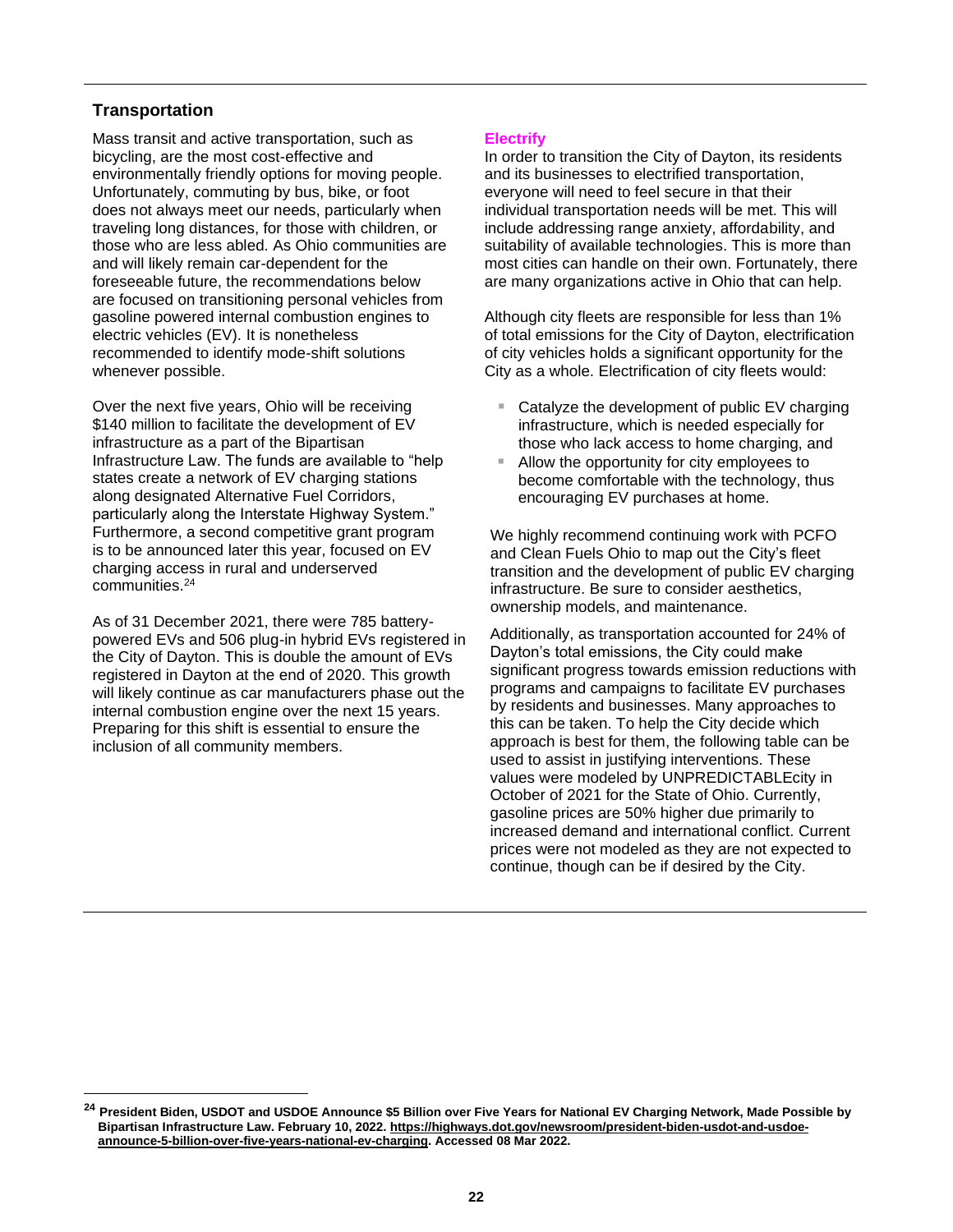#### **Actions to Take Next:**

- 1. Continue working with PCFO and Clean Fuels Ohio to develop a transition plan for city fleet vehicles.
- 2. Begin conversations around how Dayton can address equity issues through the planning of a community-wide transition to EVs. Be sure to include the Miami Valley Regional Planning Commission in these conversations.
- 3. Identify and agree upon priority actions for an equitable community transition to EVs.
- 4. Identify action partners. Not only will you need people with technical skills to implement projects and programs, you will also need community partners to help with outreach and for evaluation.
- 5. Identify funding sources.
- 6. Develop a work plan and begin.

#### **Resources:**

**Power a Clean Future Ohio** [poweracleanfuture.org](http://www.poweracleanfuture.org/)

**Clean Fuels Ohio** [cleanfuelsohio.org](https://cleanfuelsohio.org/)

**UNPREDICTABLEcity's Transportation Burden Calculator** [unpredictable.city](http://www.unpredictable.city/)

| <b>Savings per Vehicle Switched to</b><br>an EV from an Internal<br><b>Combustion Engine - Ohio</b> | <b>Annual Dollar</b><br><b>Savings in Fuel</b><br>(USD) | <b>Annual Reduction</b><br>in Wasted Energy<br>(Btu) | <b>Annual Emissions</b><br><b>Reductions</b><br>(MT CO <sub>2</sub> e) | <b>Annual Vehicle</b><br><b>Pollution</b><br><b>Reductions (lbs)</b> |
|-----------------------------------------------------------------------------------------------------|---------------------------------------------------------|------------------------------------------------------|------------------------------------------------------------------------|----------------------------------------------------------------------|
| <b>Charged via Grid</b>                                                                             | \$1.027                                                 | 16,422,692                                           | 2.65                                                                   | 107                                                                  |
| <b>Charged via Residential On-Site</b><br><b>Solar</b>                                              | \$1.215                                                 | 42,932,326                                           | 4.26                                                                   | 111                                                                  |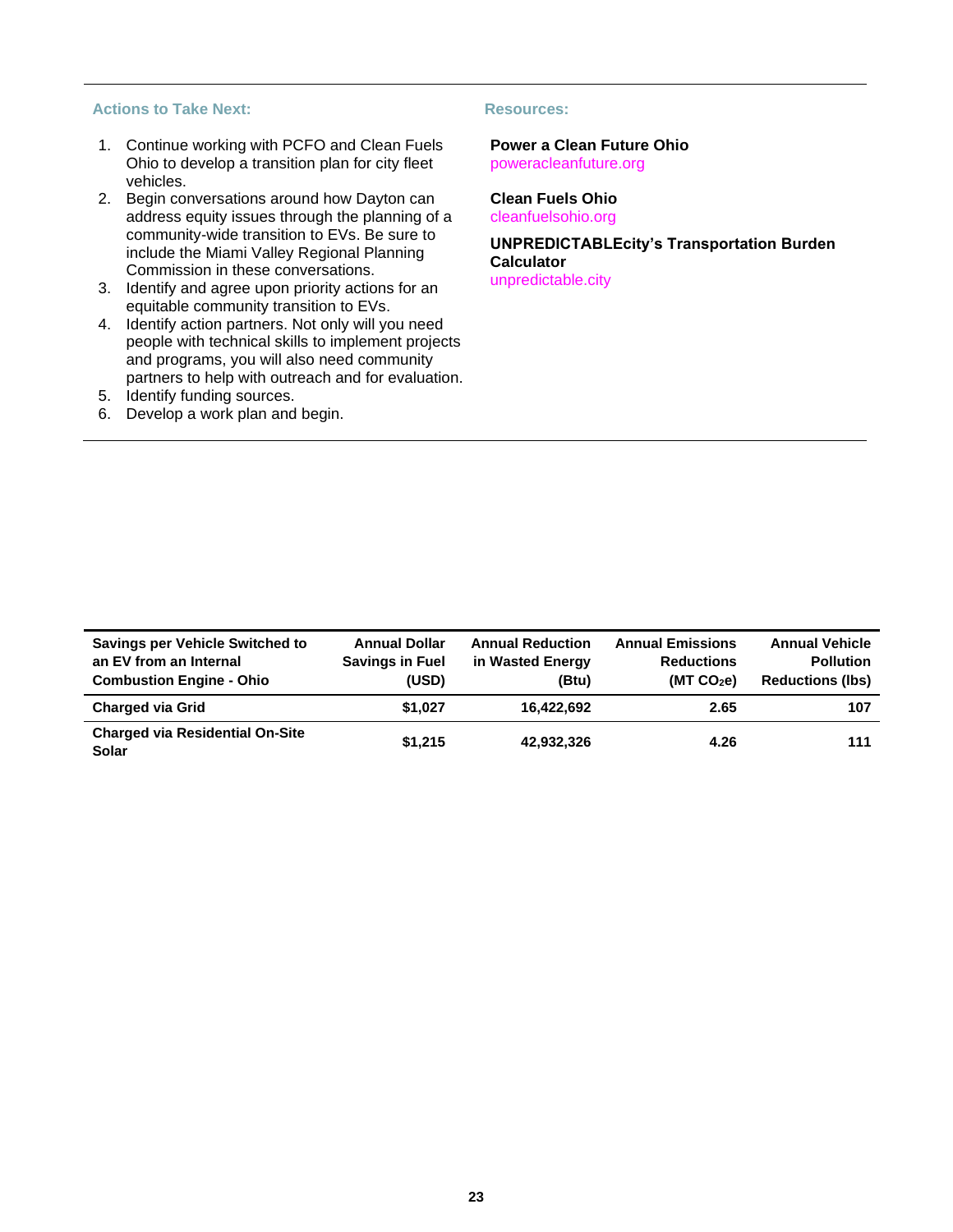#### **Equity**

Low-income communities and communities of color will bear a disproportionate share of climate change's impacts. Energy consumption is expected to rise to counter hotter summers and colder winters. This will increase pollution exposure which is already concentrated in these communities. At the same time, home energy and transportation burdens will increase, further exacerbating the physical, social, and mental health impacts of climate change.

As these communities are at a disadvantage when it comes to adapting to climate change, it is paramount for the City to focus efforts here. Fortunately, addressing home energy efficiency can help. A 10% increase in residential energy efficiency would reduce the energy burden for 4,000 households to below 5%. A 20% increase would move 7,000 households into affordable energy burden levels.

Unfortunately, however, 26,000 households in Dayton will likely struggle to afford energy despite energy efficiency goals due to exceptionally low incomes. As many of these households are rental units, our recommendations align with ACEEE's **[Energy Equity](https://www.aceee.org/energy-equity-for-renters)  [for Renters](https://www.aceee.org/energy-equity-for-renters)** initiative and **[Housing is a Human](https://www.housinghumanright.org/)  [Right](https://www.housinghumanright.org/)**'s goals to "protect tenants' right to fair, affordable, healthy, safe, and environmentally sustainable housing; preserve communities and housing as affordable for low-income residents; and/or produce housing that is both affordable for low-income households and environmentally sustainable."

ACEEE outlines equitable policy actions<sup>25</sup>, such as:

- Adopting a renter right of first refusal on property sale
- Creating a rental energy disclosure policy
- Promoting existing state and utility efficiency programs to renters and landlords
- Adopting a rental energy performance standard and assisting affordable housing providers with compliance
- Designing rental efficiency loan and grant programs with affordability covenants
- Granting renters the right to make efficiency improvements
- Instituting limited-scope (minor efficiency upgrades) rental property retrofit requirements
- Advocating to expand state and utility rental efficiency programs
- Coupling public housing energy-efficient rehab projects with inclusive workforce development
- Including energy efficiency in competitive affordable housing funding criteria

Similar to energy burden within the home, our transportation choices also carry a burden. Here, 10% of income is typically what is considered affordable for transportation. Lower income residents are more likely to purchase used cars with cash than new cars with a loan. Whereas this eliminates a monthly car payment, older vehicles are typically less efficient thus increasing the amount of money spent on fuel, and likely have higher maintenance costs. For someone without a car payment, in order to maintain a 10% transportation burden they would need to have an income of at least \$40,623 if the vehicle runs on gasoline. However, if the same person owned an EV without a car payment, they would only need an income of \$27,953 to maintain a 10% transportation burden.

There is significant consideration that must be given here. On one hand, EVs have the potential to make transportation burden affordable for over 3,500 households. On the other hand, if these EVs are not powered by 100% renewable energy from Dayton's regional grid, they will still contribute to climate change. Local pollution reductions from removing gasoline powered vehicles should be strongly valued in this consideration.

#### **Actions to Take Next:**

1. Continue to develop the City of Dayton's capacity to understand and address equity issues through PCFO's Equity Coaching Program.

#### **Resources:**

**ACEEE's Energy Equity for Renters**  https://www.aceee.org/energy-equity-for-renters

#### **ACEEE's A New Lease on Energy: Guidance for Improving Rental Housing Efficiency at the Local Level**

[www.aceee.org/research-report/u2102](file:///C:/Users/jpdav_diyyhwm/Desktop/PCFO%20GHG%202021/Dayton/Report/www.aceee.org/research-report/u2102)

#### **UNPREDICTABLEcity's Transportation Burden Calculator**  [unpredictable.city](http://www.unpredictable.city/)

**<sup>25</sup> ACEEE's Energy Equity for Renters [https://www.aceee.org/energy-equity-for-renters.](https://www.aceee.org/energy-equity-for-renters) Accessed 08 Mar 2022.**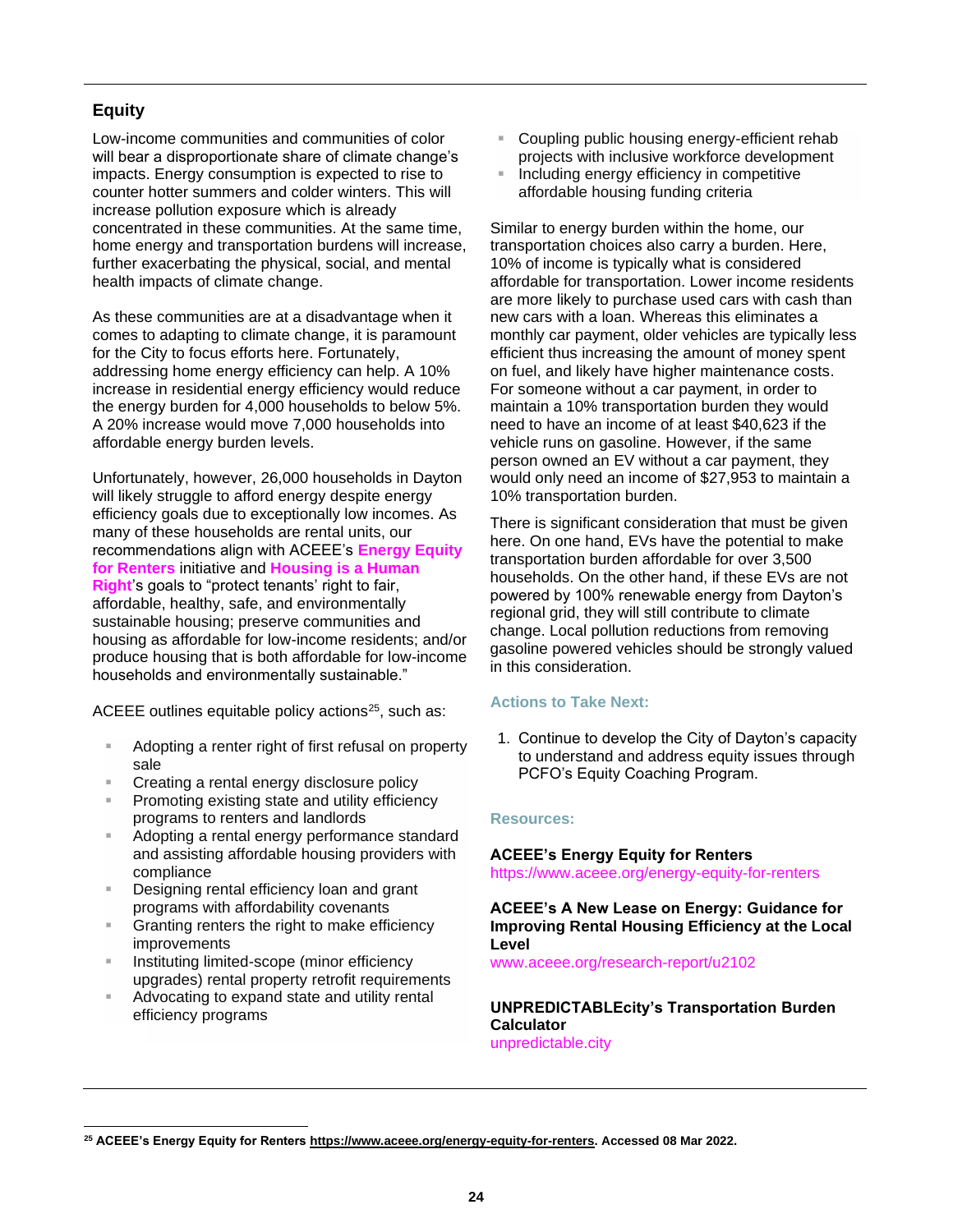#### **Future Greenhouse Gas Inventories**

Greenhouse gas inventories are highly data driven and rely on assessing the same geographies and sectors from year to year. The City of Dayton's Sustainability Specialist worked closely with UNPREDICTABLEcity to identify the correct information, establish contacts with the correct departments, and understand the process for using the US EPA's Local Greenhouse Gas Inventory Tool. The intent has always been for the City of Dayton to bring this analysis "in house" to continue monitoring progress and identify opportunities for further reductions.

Greenhouse gas inventories do not need to be completed annually, as most actions will take multiple years to implement and evaluate. However, data collection processes are most consistent when conducted annually, thus ensuring familiarity with the process for those involved. It is recommended to conduct a greenhouse gas inventory at least once every three years, although annually is ideal. The most important thing is to commit to conducting them on a regular basis.

#### **Actions to Take Next:**

- 1. Pass a resolution that establishes Dayton's Greenhouse Gas Monitoring Program and empowers city staff to collect and share the data needed for greenhouse gas inventorying.
- 2. Inform outside organizations which data are needed and the timeframes that will be used.
- 3. Ensure that greenhouse gas inventorying is housed in one department and that it becomes the responsibility of the analyst, thus ensuring consistency. Make the process part of their written job description.
- 4. Identify areas of the inventory where data were calculated rather than collected. Utilize PCFO's education and training opportunities to ensure staff know how to complete additional analyses.
- 5. Identify additional areas where the inventory can be improved.
- 6. Document the process explicitly in order to ensure continuation and consistency of the analysis.

#### **Resources:**

**US EPA's Local Greenhouse Gas Inventory Tool** [www.epa.gov/statelocalenergy/local-greenhouse](http://www.epa.gov/statelocalenergy/local-greenhouse-gas-inventory-tool)[gas-inventory-tool](http://www.epa.gov/statelocalenergy/local-greenhouse-gas-inventory-tool)

**Power a Clean Future Ohio** [poweracleanfuture.org](http://www.poweracleanfuture.org/)

#### **UNPREDICTABLEcity**  [unpredictable.city](http://www.unpredictable.city/)

**25**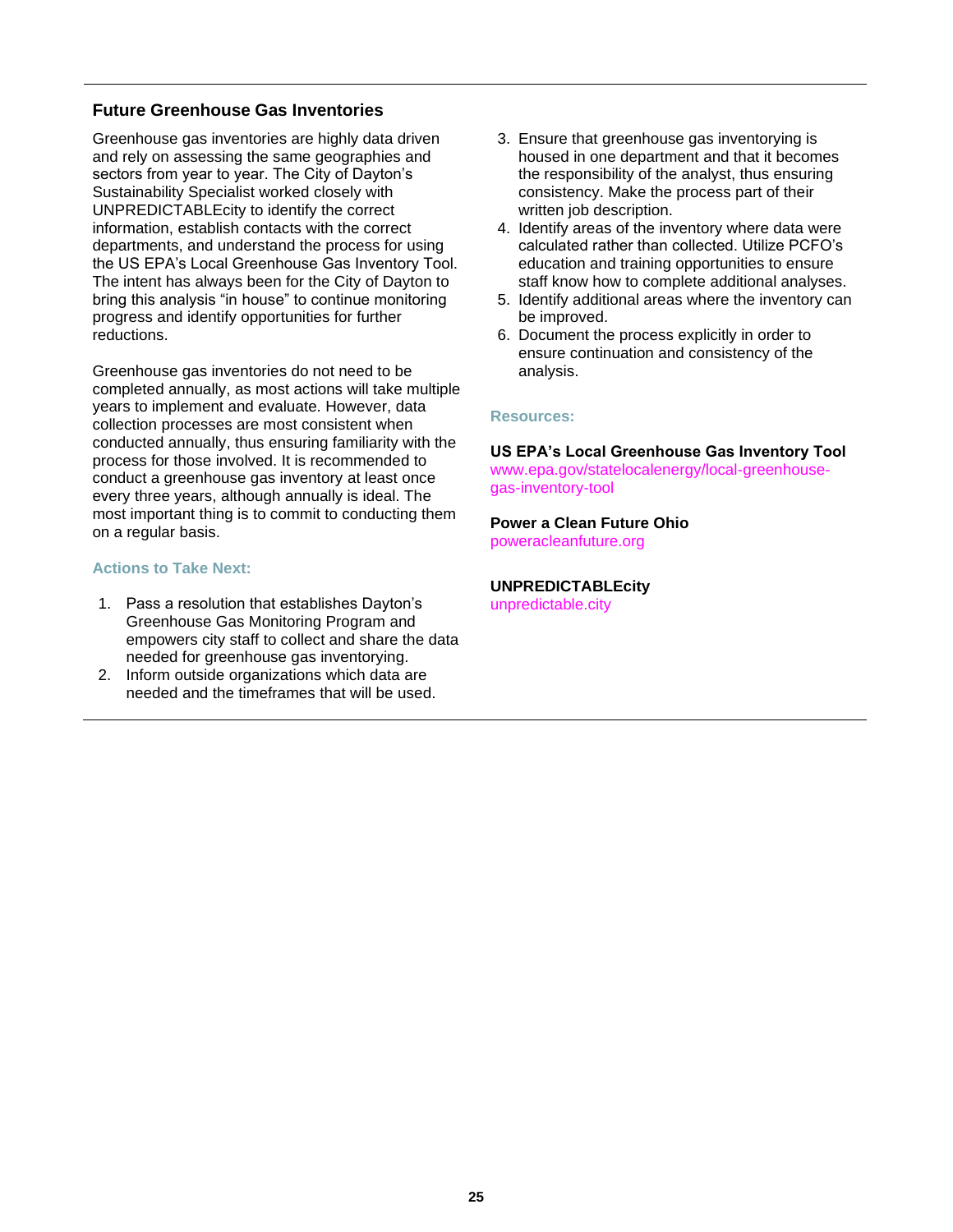### <span id="page-27-0"></span>About

#### **The Project**

This greenhouse gas inventory was developed as part of Power a Clean Future Ohio's Equity Coaching Program. For more information about PCFO and the services offered to cities, please visit **[poweracleanfuture.org](https://www.poweracleanfuture.org/)**.

The 2019 City of Dayton Greenhouse Gas Inventory was created with the support of staff time from Meg Maloney, Sustainability Specialist with the City of Dayton's Office of the City Manager.

#### **The Analyst**

UNPREDICTABLEcity works with governments, nonprofit organizations, and community groups to strengthen the foundations of change in our built environment.

This analysis was completed by:

#### **Jon-Paul d'Aversa, AICP Principal**

For further information about UNPREDICTABLEcity and services offered, please visit **[UNPREDICTABLE.city](http://www.unpredictable.city/)**.

#### **The Analysis**

Even though 2020 data were available, this inventory uses 2019 data as it will likely be more reflective of 2021 and beyond. This inventory can be used as a baseline to measure the impact of future climate action.

The analysis uses the US Environmental Protection Agency's Local Greenhouse Gas Inventory Tool (last updated in November 2020). More information about the tool can be found on the US EPA's **[website](https://www.epa.gov/statelocalenergy/local-greenhouse-gas-inventory-tool)**.

Whereas there is sufficient confidence in the data analyzed, there is an acknowledgement that some data are missing. Further iterations of the greenhouse gas inventory for Dayton should seek to include data that were unavailable for the 2019 inventory.

For questions about the inventory and data, please contact UNPREDICTABLEcity.